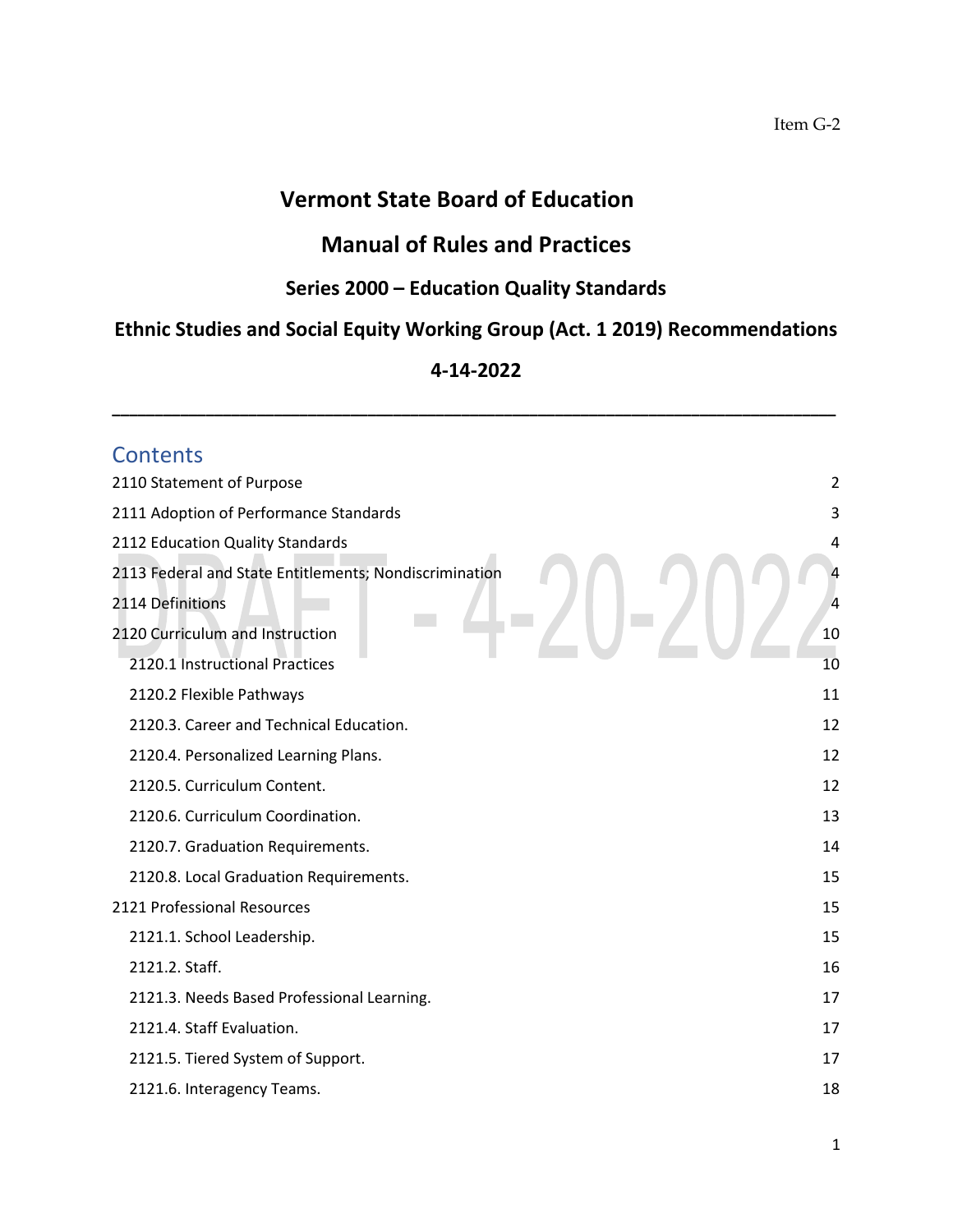| 2122 Learning Environment                                                        | 19 |
|----------------------------------------------------------------------------------|----|
| 2122.1. School Facilities and the Learning Environment.                          | 19 |
| 2122.2. Access to Instructional Materials.                                       | 19 |
| 2123 State and Local Comprehensive Assessment System                             | 20 |
| 2123.1. Participation in the State Comprehensive Assessment System.              | 20 |
| 2123.2. Development and Implementation of Local Comprehensive Assessment System. | 20 |
| 2124 Reporting of Results.                                                       | 21 |
| 2125 Continuous Improvement Plan                                                 | 21 |
| 2126 System for Determining Compliance with Education Quality Standards.         | 22 |
| 2126.1 Filing of Continuous Improvement Plan.                                    | 22 |
| 2126.2. Review, Secretary's Recommendations, and State Board Action.             | 23 |
| 2126.3. Further Review; Secretary's Recommendations; State Board Action.         | 23 |
| 2127 Variance and Waiver.                                                        | 23 |
| 2128 Effective Date                                                              | 24 |

# Series 2000 – Education Quality Standards

The purpose of these rules is to ensure that all students in Vermont public schools are afforded educational opportunities that are substantially equal in quality, equitable, anti-racist, culturally responsive, anti-discriminatory, and inclusive, and enable them to achieve or exceed the standards approved by the State Board of Education.

### **2000 Education Quality Standards**

### **2100 STATUTORY AUTHORITY 16 V.S.A. §§164 and 165**

### <span id="page-1-0"></span>**2110 Statement of Purpose**

The purpose of these rules is to ensure that all students in Vermont public schools and approved independent schools are afforded educational opportunities that are substantially equal in quality, equitable, anti-racist, culturally responsive, anti-discriminatory, and inclusive, and enable them to achieve or exceed the standards approved by the State Board of Education.

These rules are designed to ensure continuous improvement in student performance, instruction, and leadership to enable students to attain rigorous standards in high-quality programs, both in traditional school-based settings and in extended learning opportunities, with the latter including, but not necessarily limited to, virtual, work-based, co-curricular, community-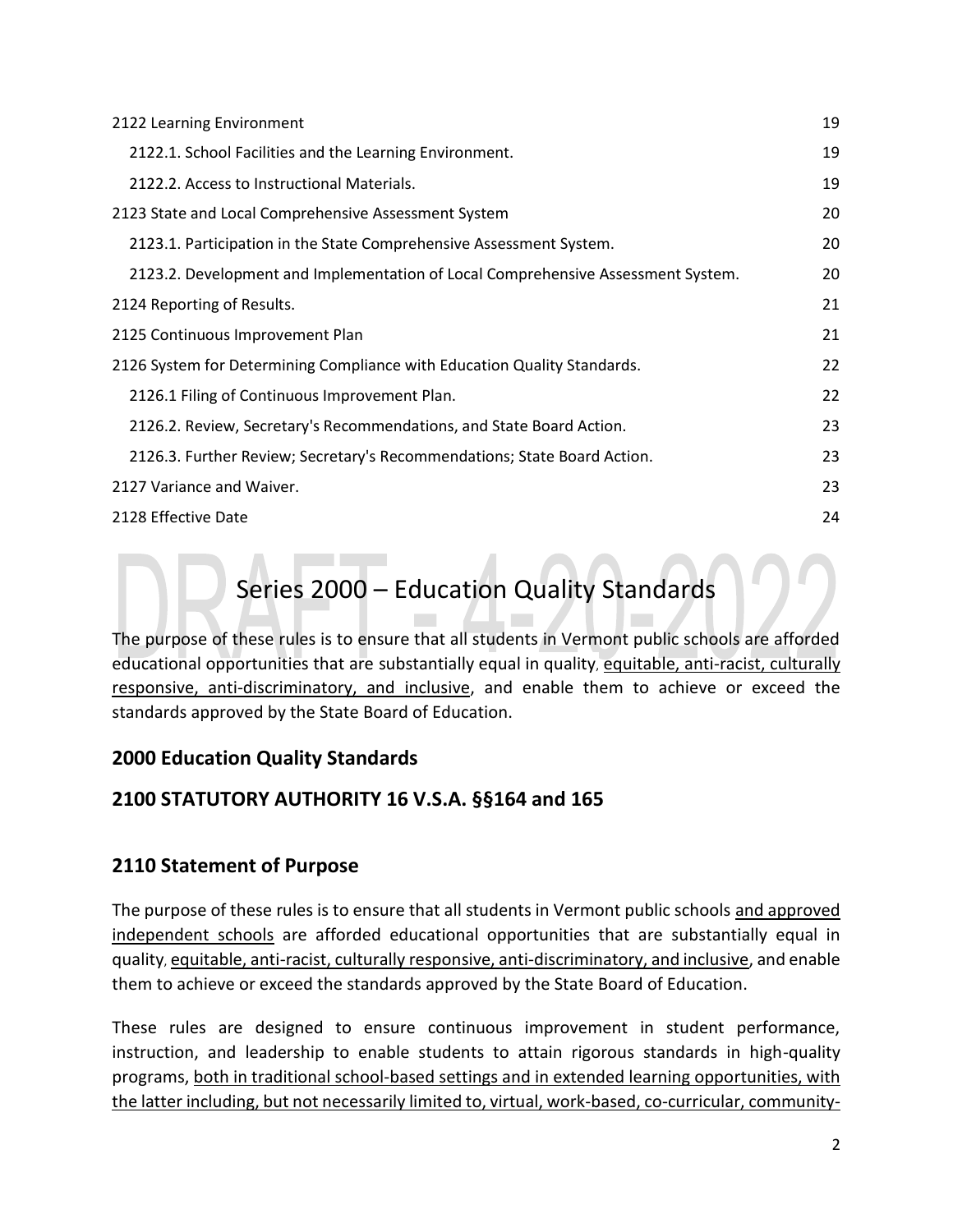based and service-learning opportunities, community research and civic engagement projects, dual enrollment and early college.

In addition to the non-discriminatory protections in Section 2113, these rules strictly prohibit discrimination against any student pursuing an education or participating in the general life or activities of a public school or an approved independent school as a result of, or based upon, ethnicity, caste, language and linguistic diversity, socio-economic status, religion, housing status, and non-citizenship or immigration status.

These rules further require all schools to strive for a culturally responsive pedagogy that critically examines and imparts a comprehensive historical and socially conscious understanding of:

a. the causes and effects of bias and discrimination as a result of, or based upon, the reasons set forth in Section 2113 of this Manual and in this Statement of Purpose;

b. why all persons should have equitable access to social and economic opportunity;

c. why persons and institutions must identify and prevent individual, group, and systemic racism, discrimination and all forms of unfair treatment; and

d. the positive and multi-faceted contributions of different social, cultural, racial, linguistic ethnic and Indigenous groups to the historical and ongoing project of building and strengthening democracy in the United States and globally.

Nothing herein shall be construed to entitle any student to educational programs or services identical to those received by other students in the same or different school districts. Further, nothing herein shall create a private right of action. These rules are in addition to and, unless otherwise specifically stated, do not supersede other rules contained in the Vermont State Board of Education Manual of Rules and Practices.

This manual adopts a definition of Discrimination that is broader than its legal definition. Nothing herein shall be construed as creating or recognizing any private right of action.

### <span id="page-2-0"></span>**2111 Adoption of Performance Standards**

Pursuant to 16 V.S.A. §164(9), the State Board of Education will implement and periodically update standards for student learning in appropriate content areas from pre-kindergarten to grade 12. Supervisory union boards shall use the standards as the basis for the development and selection of curriculum, methods of instruction, locally developed assessments, and the content and skills taught and learned in school.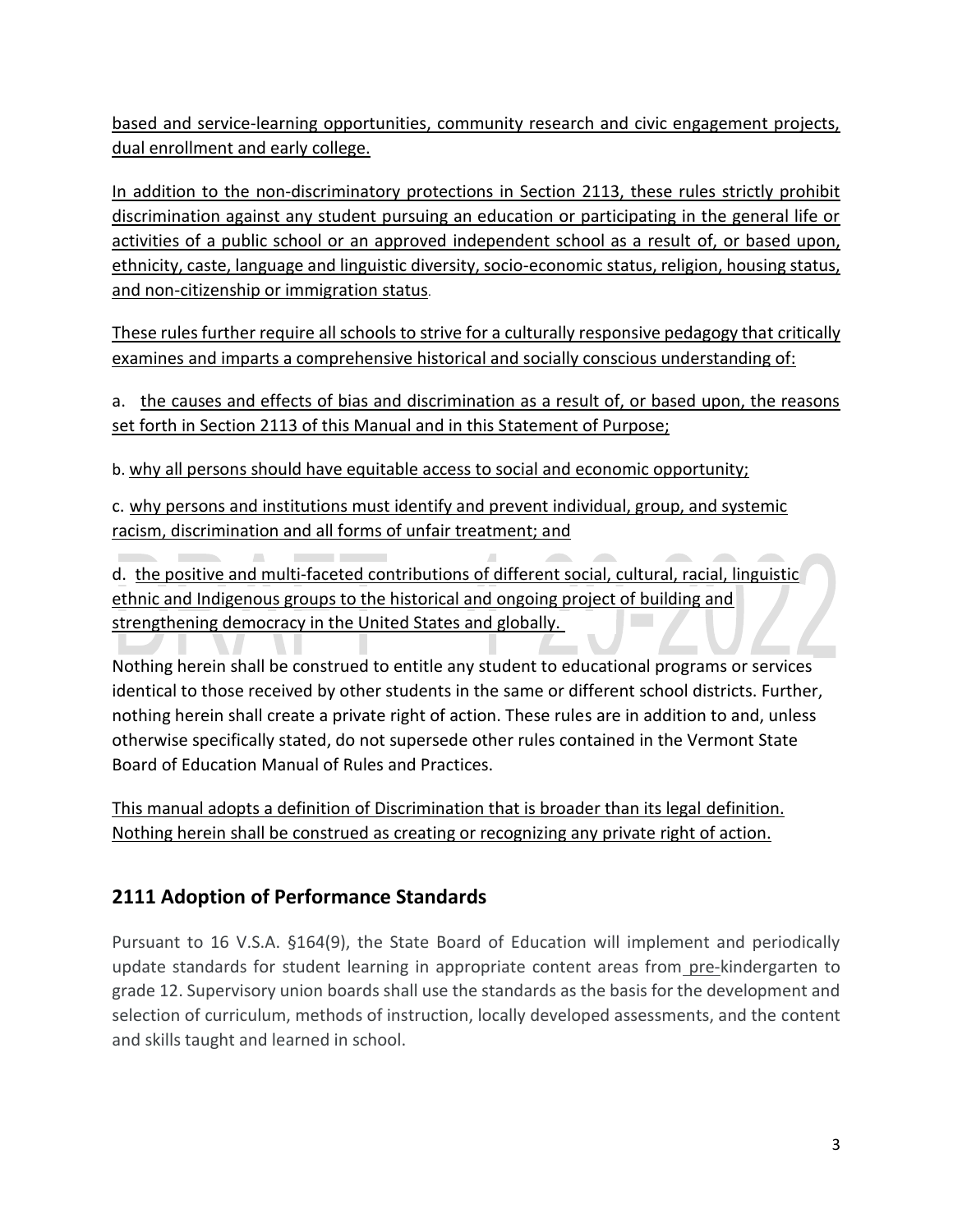### <span id="page-3-0"></span>**2112 Education Quality Standards**

In order to carry out Vermont's policy that all **public** school children attending a public school or an approved independent school will be afforded educational opportunities which are substantially equal in quality, and in order to ensure continuous improvement in student performance, each public and approved independent school shall meet the following education quality standards, and annually report to the community in an understandable, inclusive, and comprehensive form as required in 16 V.S.A. §165(a)(2)

### <span id="page-3-1"></span>**2113 Federal and State Entitlements; Nondiscrimination**

Each school or supervisory union shall ensure that students are furnished educational and other services in accordance with state and federal entitlements and requirements.

No student in a public school or independent school shall be excluded from participation in, be denied the benefits of, or be subject to discrimination under any educational program or activity as the result of, or based upon, the student's race, gender, color, creed, national origin, marital status, sexual orientation, gender identity or disability, or any other reason set forth in state or federal non-discrimination requirements.

Each supervisory union shall develop, and each school shall implement, a system of maintaining student records that aligns with Agency of Education statewide data collections; which enables accurate and timely reporting in connection with state and federal data collection requirements; and ensures the accuracy, relevancy and confidentiality thereof, and accessibility thereto; and which is in compliance with the federal Family Education Rights and Privacy Act of 1974 (P.L. 95- 380 as amended from time to time).

Student records shall be safely retained. For grades 9-12, the transcripts of graduates and dropouts shall be permanently maintained and the academic records may be permanently maintained.

Each school shall adopt and implement policies consistent with the federal Protection of Pupil Rights Act (20 U.S.C. §1232h) regarding surveys, analyses and evaluations.

### <span id="page-3-2"></span>**2114 Definitions**

The following definitions shall apply to these rules unless the context clearly requires otherwise:

1. "Academic record" may include standardized test scores, dates of attendance, alternate graduation plan, Personalized Learning Plan, rank in class, awards, activities, clubs and other information not included in a student's transcript, as locally determined. The "Academic Record" shall not include school records, documents, notes, or descriptions of a student's disciplinary history with school staff or other students.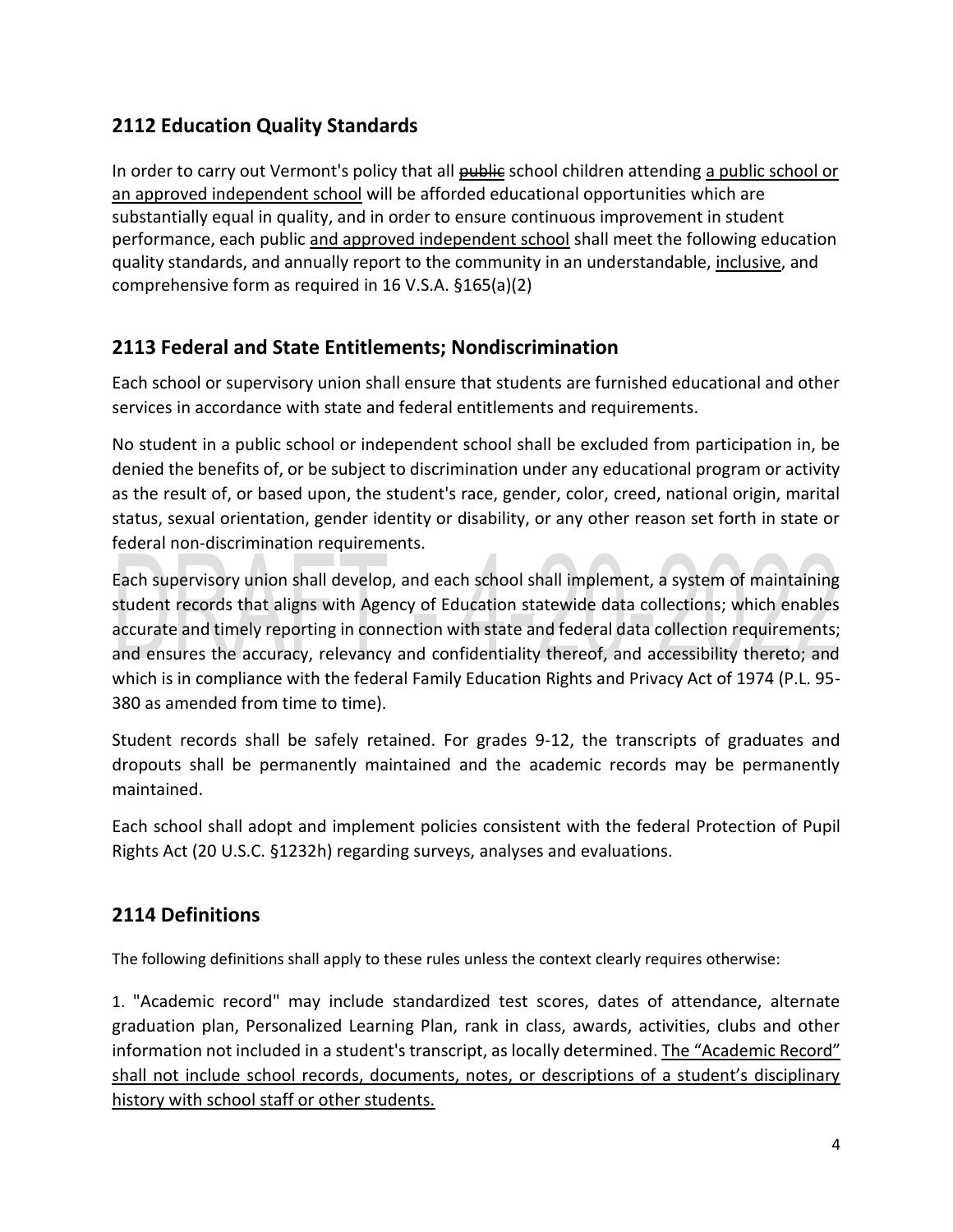2. "Anti-discrimination" means actions, behaviors, programs and policies by school staff, students, school boards, contractors, and community members involved in the daily operations of schools that are necessary to counter discrimination as defined in this Manual, and that promote a fair, just and equitable learning environment for all students.

3. "Anti-racist" means actions, behaviors, programs, and policies by school staff, students, school boards, contractors, and community members involved in the daily operations of schools that are necessary to counter racism as defined in this Manual, and that promote a racially inclusive learning environment for all students.

4. 2. "Applied learning" means the presentation of subject matter in a way that integrates a particular academic discipline (such as mathematics, science, or English) with life experiences both in school and out of school and with personal workforce applications. Applications to life experiences should include the perspectives of ethnic, racial, linguistic, and social groups and neurodivergent cultures.

5. 3. "Appropriately licensed educator" means any teacher or administrator requiring a license under 16 V.S.A. Chapter 51 and in accordance with the Rules Governing the Licensing of Educators and the Preparation of Educational Professionals.

6. 4. "Career and Technical Education" means an educational program that supports attainment of a high school diploma, designed to provide students with technical knowledge, skills and aptitudes to prepare them for further education, enhance their employment options or lead to an industry-recognized credential, and strengthen their ability to work collaboratively in their chosen vocations with all persons.

7. "Caste" refers to hierarchical social systems of exclusion and dehumanization based on invented notions of purity and contamination. Those who suffer the stigma of caste are often deprived of or severely restricted in the enjoyment of their civil, political, economic, social, and cultural rights.

8 .<del>5.</del> "College and Career Readiness" means the a student's ability possesses the knowledge, learning strategies, and foundational skills to enter the workforce, to  $e$ -pursue postsecondary education or training, and to adapt successfully to employment and academic or training environments that are socially and culturally inclusive. without the need for remediation. The student must possess the foundational skills and learning strategies necessary to begin studies in a career pathway in order to be considered college and career ready.

9. "Culturally and Linguistically Diverse Students" are those who are members of home, cultural and social environments where languages other than English are spoken. The well-being and success of these students is enhanced by schools demonstrating respect for a multitude of linguistic competencies and fostering systems of academic and social inclusion that acknowledge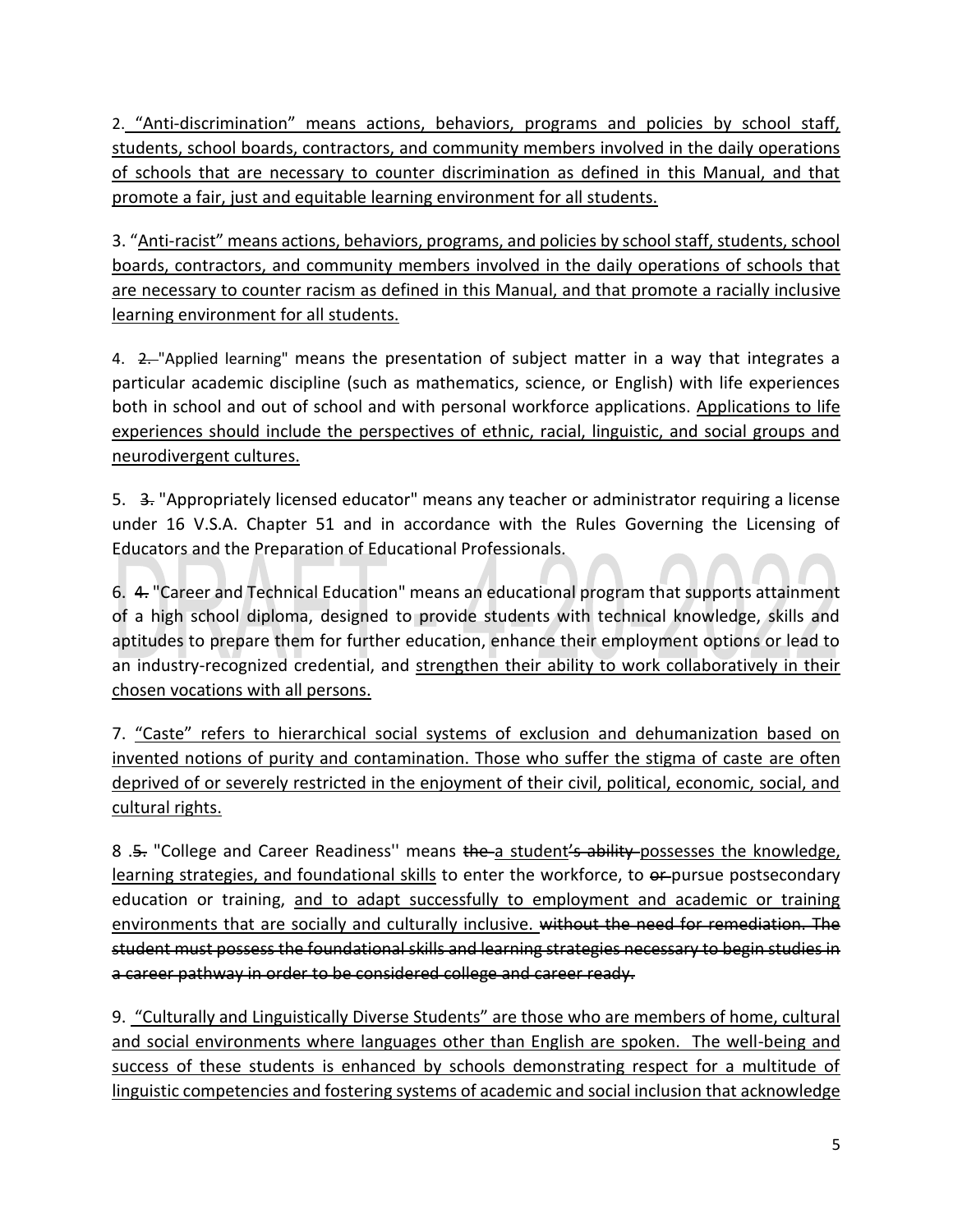the fundamental importance of such competencies. Linguistic competencies are cultural and linguistic resources that students, families and communities draw upon, including, but not limited to, a variety of languages, Indigenous languages, multiple-sign languages, and African American Vernacular English and other dialects.

10. "Culturally responsive teaching" is a research-based approach that incorporates knowledge of diverse cultures, languages, and perspectives into learning activities and curriculum design, including connecting students' life experiences and ways of learning. This approach helps students to both access rigorous curriculum and to develop higher-order thinking skills.

11. "Culture" means a set of distinctive spiritual, material, religious, intellectual, creative and emotional attributes of a society or social group, and encompasses, in addition to art and literature, lifestyles, ways of living together, values, traditions, and beliefs.

12. "Discrimination" means any distinction, exclusion, classification, restriction or preference based on any ground, such as race, ethnicity, skin color, sex, sexual orientation, gender identification, language, religion, political or other opinion, disability, national, social or geographic origin, citizenship or immigration status, income or property, birth or other status, which has the purpose or effect of denying or impairing the recognition, enjoyment or exercise of fundamental rights and freedoms in the political, economic, social, cultural, civil or any other field. Discrimination is practiced by individuals and groups, and it is expressed systemically through the structures, laws, practices, and policies of public and private institutions, employers, and organizations. 

13.  $\div$ . "Educational Technology" means instruction and/or preparation in the appropriate use of current technology to provide students with equitable access to the knowledge and skills needed to communicate, solve problems, and to access, manage, integrate, evaluate and create information.

14. 7. Educator Mentoring" means the pairing of a mentor with an educator who is either new to the profession or new to the school in order to provide training, orientation, assistance and support. Further, for the purposes of this rule, a "<del>1</del>mentor" is an educator who has demonstrated high-quality instructional practice and who has been provided training in mentoring.

**15. "Equity"** or "Equitable" means that each student receives the resources and educational opportunities needed to learn and thrive in the classroom and in all aspects of learning and school life, in vocational training, and in community-school interactions, and to discover and cultivate their talents and interests. Equity goes beyond formal equality where all students are treated the same. To be achieved, Equity requires an inclusive school environment and may necessitate an unequal distribution of resources and services based on the needs of each student.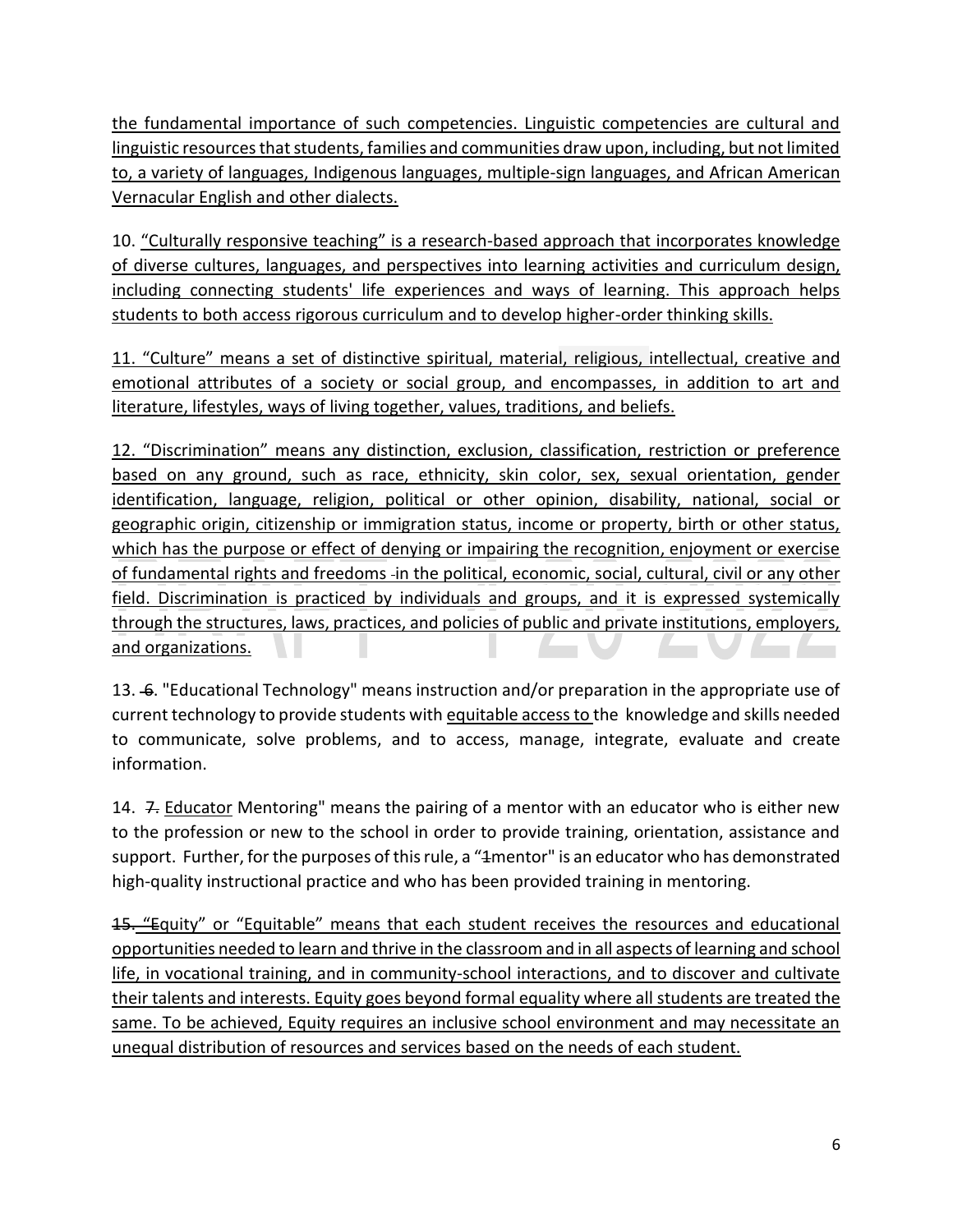16. "Ethnic Group" means a group whose members identify with each other based on certain criteria, including a common history, ancestry or culture, religion, national, social or geographic origin, skin color, language, and experiences of discrimination and social exclusion.

17. "Ethnic Studies" means interdisciplinary, age- appropriate and grade-appropriate curricula and programs dedicated to the historical and contemporary study of race, ethnicity, and, Indigenous Peoples (including the Indigenous People of Vermont, the Abenaki, Mahican, Pennacook, Pocomtuc, and others) with a critical focus on the experiences and perspectives of racial and ethnic groups and Indigenous Peoples that have suffered systemic oppression, marginalization, and discrimination within and outside the United States. "Ethnic Studies" may involve a critical examination of these experiences and perspectives not only through the lens of race, ethnicity, and Indigenous People's history and cultures, but of sex, sexual orientation, gender identification, disability,and class.

18. Ethnicity" means a concept that embodies a wide range of criteria used to identify ethnic groups, such as a common history, ancestry or culture, national, social or geographic origin, skin color, languages, religions,tribe or Indigenous People (including the Indigenous Peoples of Vermont, the Abenaki, Mahican, Pennacook, Pocomtuc and others), or various combinations of these characteristics. **The Common** 

19. "Inclusive" or "Inclusion" means school-based curricula, programs, activities, resources, and policies that ensure that academic learning, co-curricular and social offerings, and all other aspects of school life are based on the values of equality, equity, social and cultural diversity, freedom, and dignity, so that all students are valued as unique individuals and can achieve their full academic and social potential.

20. "Interdisciplinary" means the practice of examining and teaching a subject from multiple academic perspectives and encouraging students to engage with and to synthesize alternative perspectives and narratives, including those from their lived experiences, into a coherent understanding or analysis.

21."Language" means systems of conventional and unconventional spoken, visual-manual, technological, and written symbols which human beings use personally and as members of social and cultural groups to express themselves, to shape identity, to acquire knowledge, to mediate power, to play, create, and imagine, to build and sustain familial, social, and cultural bonds, and to express a wide range of personal needs, aspirations, and emotions.

22. "Linguistic diversity" means that "Language," as defined in this Manual and inclusive of nonofficial languages, endangered languages, Indigenous and minority languages, and dialects, constitutes an immense body of diverse and complex systems of communication and expression. Respect for and preservation of linguistic diversity is fundamental to the wellbeing and academic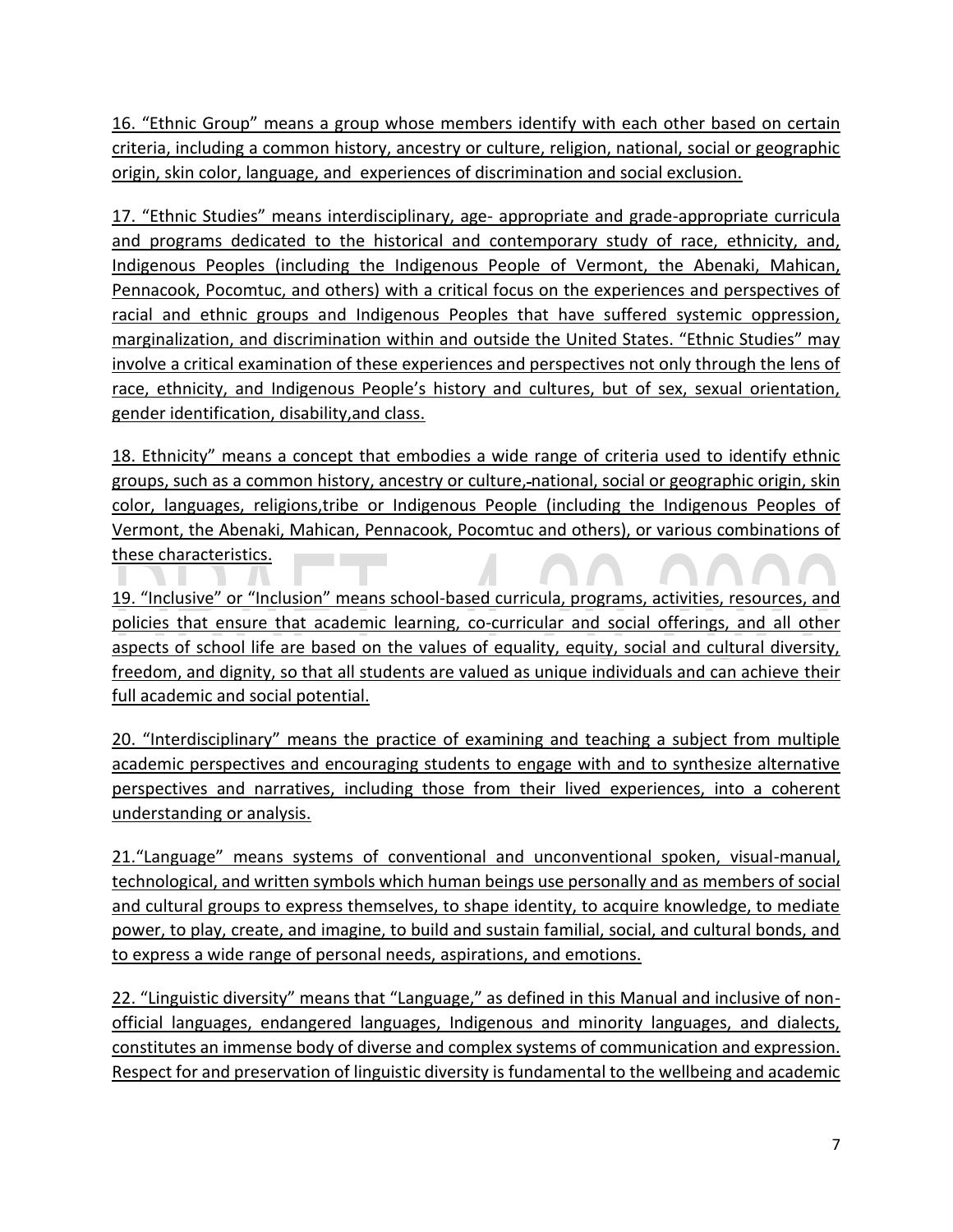success of all students, to eradicating bias, racism, and discrimination, and to fostering practices and systems of inclusion, equality, equity, and diversity in our schools and communities.

23. "Needs-based professional learning" means staff learning based upon needs identified through an examination of student performance and organizational and instructional data, and which is aligned with the school's Continuous Improvement Plan, curriculum and pedagogical practices.

24. 9."Personalized Learning Plan" means a plan developed on behalf of a student by the student, a representative of the school, and, if the student is a minor, the student's parents, or -legal guardian(s), and updated at least annually. The plan shall be developmentally appropriate and consistent with a school's universally designed instruction. It shall also reflect the student's emerging abilities, aspirations, interests and dispositions, linguistic resources, and, to the extent desired and expressly requested by the student and the student's parents or legal guardian(s), the student's ethnic, cultural or racial heritage and social group identity, and any experiences of discrimination or unfair treatment for the reasons set forth in Section 2113 and the Statement of Purpose of this Manual. Beginning no later than in the seventh grade, the plan shall define the scope and rigor of academic and experiential opportunities necessary for the student to successfully complete secondary school and attain college and career readiness.

25. 40. "Proficiency-based learning" and "proficiency-based graduation" refers to a systems of instruction, assessment, grading and academic reporting that are based on students demonstrating mastery of the knowledge and skills they are expected to learn before they progress to the next lesson, get promoted to the next grade level, or receive a diploma. - clear, shared learning objectives and common assessment tools for effective cycles of practice, feedback, assessment, and reflection with students, who are empowered by choice in their learning experiences and who are accorded multiple ways to demonstrate their new learning. In this system, "proficiencies" are district-wide learning objectives used by teachers and students to drive instruction and assess growth in new learning. "Proficiency-based graduation" refers to a system that requires all students to demonstrate significant evidence of learning as measured by the district's proficiencies in order to graduate.

26. "Race" means any invented or socially constructed concept that is used to categorize groups and cultures on the basis of physical differences transmitted through descent, like skin color.

27. "Racial discrimination" means any distinction, exclusion, restriction or preference based on race, ethnicity, skin color, descent, or national origin, and which has the purpose or effect of denying or obstructing the recognition, benefit or exercise of fundamental rights and freedoms in the political, economic, social, cultural or any other field of public life.

28. "Racism" means any theory in which value judgements are based on racial, ethnic, or cultural differences, or which advances the claim that racial, ethnic or cultural groups are inherently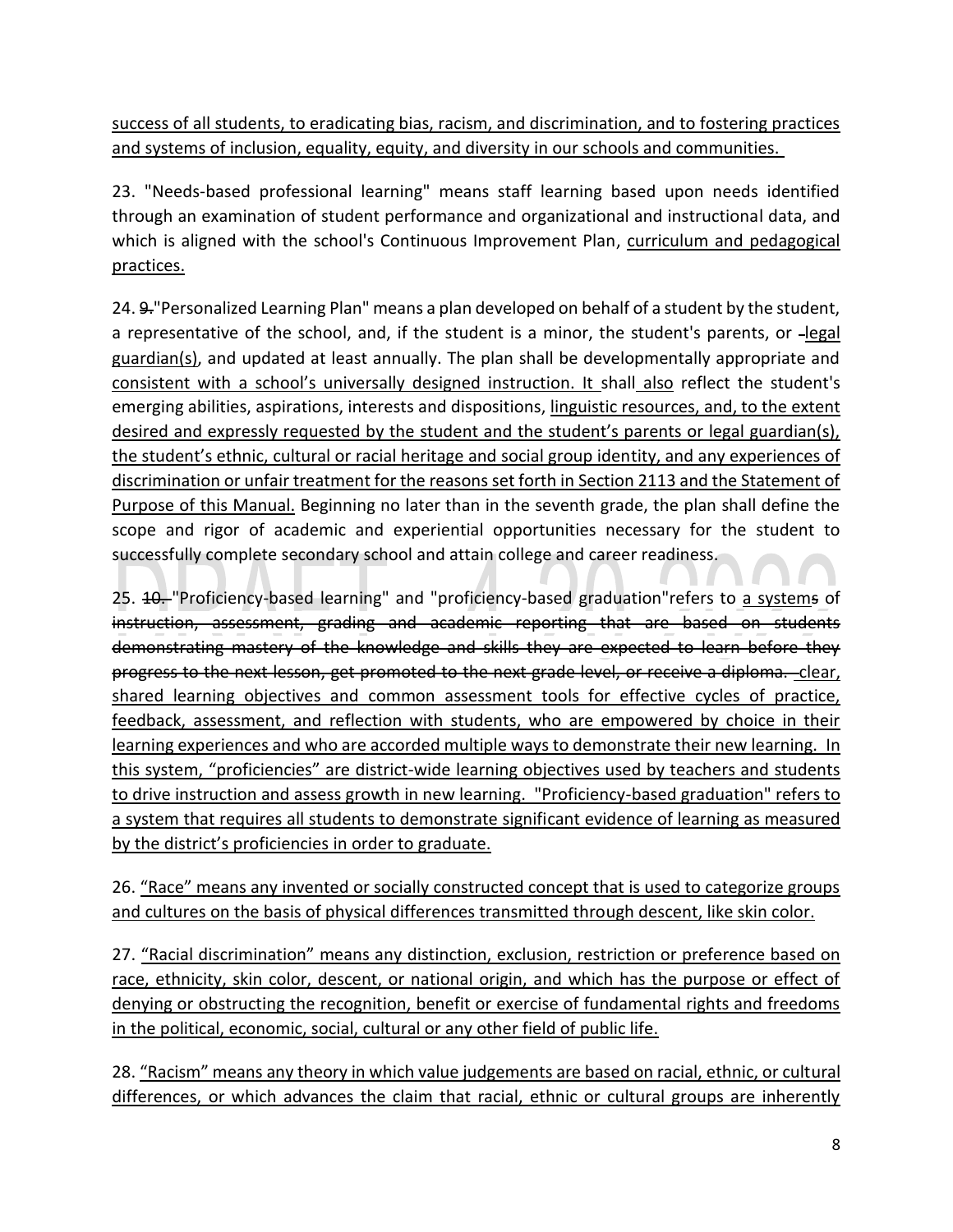superior or inferior, thus explicitly arguing or implying that some groups are entitled to dominate, exploit, exclude, or eliminate others presumed to be inferior. Racism is practiced by individuals and groups, and it is expressed systematically through the structures, laws, regulations, practices and policies of public and private institutions, employers, and organizations.

29. "Research Based" means practices and activities that are consistent with research on how children learn in ways that are developmentally and socially appropriate and have positive and lasting effects on their education and personal growth,

30. "Restorative Justice" or "Restorative Practices" refer to whole-school, relational approaches to building school climate and addressing student behavior that fosters belonging over exclusion, social engagement over control, and meaningful accountability over punishment. It encourages members of the school community to be constantly present, attending to needs as they arise. It exercises their ability to be dynamic rather than static in their responses. Restorative approaches also begin with proactive structures to build positive relationships and communication and create a space for people to express themselves—their strengths, assets, responsibilities, and also, their vulnerability. Restorative Justice processes and programs shall not remove from a school district or lessen to any degree its mandatory responsibility under Vermont law and policy to investigate, call out, name, and discipline behaviors that violate the Vermont Agency of Education's "Policy for the Prevention of Harassment, Hazing and Bullying" (HHB) and Federal Title IX.

31. 44. "School" means an organizational structure designed to facilitate student learning. This could include an individual public school building or a combination of public school buildings with one administration, inclusive of outdoor recreation areas, paths and facilities, and either of which could include learning opportunities both within and outside of the school building and school day. It also includes career technical educational centers, as specified in Title 16 (Flexible Pathways subsection), and virtual learning experiences and opportunities that are offered by the school or district. Where the context suggests that a 4"school" take some action, the action shall be taken by the superintendent or such school officials as are designated by the superintendent, unless otherwise specified herein or elsewhere in law or regulation.  $4\frac{1}{2}$ School" includes a technical center.

32. 12 "Secretary" means the Secretary of Education or his or her this person's their designee.

33. "Social Identity Group" means a group of people who share common characteristics that shape their identity and promote a sense of unity. The characteristics can be innate and unchangeable, or otherwise fundamental to identity, and the exercise of rights and freedoms in political, economic, social, civil, or any other field.

34. <del>13.</del> "Superintendent" means the superintendent of schools or the person or persons assigned the duties of a superintendent pursuant to 16 V.S.A. §242.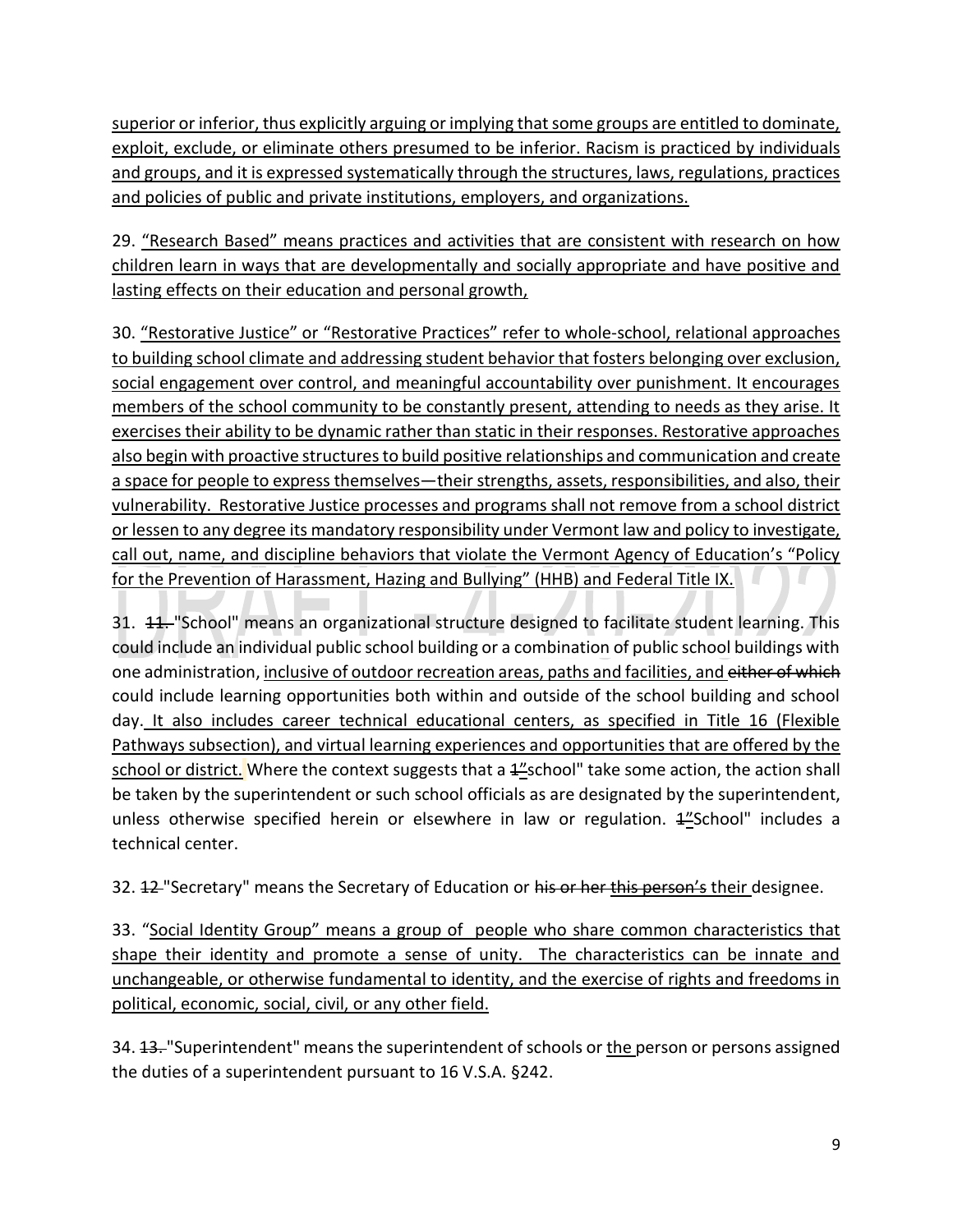35. 44. "Supervisory union" means an administrative, planning, and educational service unit created by the State Board of Education, which consists of two or more school districts, including a supervisory district. For the purpose of these rules, supervisory union also means a supervisory district which consists of only one school district, which may be a unified union district.

36. **45.** "Technology Integration" means the infusion of technology into the curriculum as a tool to enhance learning in a content area or multidisciplinary setting, enabling students to select technology tools to help them obtain information in a timely manner, analyze and synthesize the information, and present it professionally in culturally and linguistically appropriate ways.

37. **16.** "Transcript" means a formal document certifying and documenting a student's or former student's achievement of state standards and at minimum includes the student's name, date of birth, last known address, years of attendance, courses taken, grades or proficiencies achieved, out-of-school learning opportunities if applicable, and diploma or certificate of completion awarded.

38. <del>17.</del> "Transferable skills" refer<del>s</del> to a broad set of knowledge lifelong learning skills such as, but not limited to, creativity, communication, collaboration, critical thinking, and intercultural competency. Transferable skills are interdisciplinary skills that are vitally important for students' personal agency and contributions as members of a diverse and democratic society. work habits, and character traits that are believed to be critically important to success in today's world, particularly in collegiate programs and modern careers.

39. "Universally Designed Instruction**"** is an educational framework based on research in the learning sciences, including cognitive neuroscience, that guides the development of flexible learning activities and environments that can accommodate individual learning differences. This framework incorporates the principles and practices of "Universal Design for Learning," which teachers utilize to develop instructional strategies to meet the diverse needs of all learners, specifically, but not limited to: multiple means of representation to give learners various ways of acquiring information and knowledge, multiple means of expression to provide learners alternatives for demonstrating what they know, and multiple means of engagement to tap into learners' interests, challenge them appropriately, and motivate them to learn.

### <span id="page-9-0"></span>**2120 Curriculum and Instruction**

### <span id="page-9-1"></span>**2120.1 Instructional Practices**

Instructional practices Educators shall promote personalization and high expectations for each student, and enable so that each student to successfully engages in the curriculum and meets the graduation requirements. Classroom instruction shall include a range of research-based instructional practices strategies that most effectively improve student learning, and engage all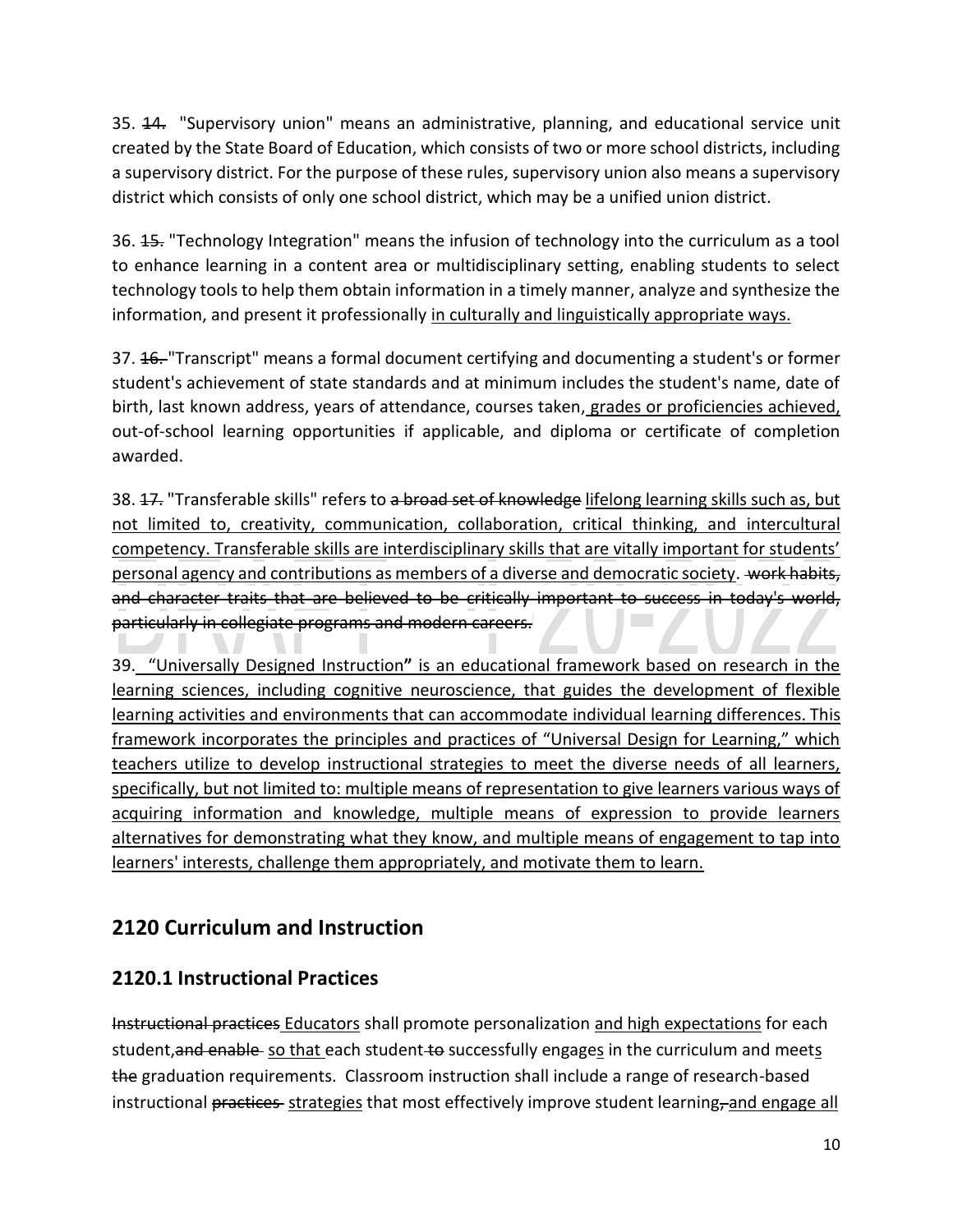learners as identified by national and Vermont guidance and locally collected and analyzed student data.

### Educators shall be supported in:

- a. examining their own identities and biases and fostering a learning environment that emphasizes multiple ethnic, cultural and racial perspectives, presents and critiques historical counter-narratives, and encourages students to examine issues and expressions of social equity within and beyond the classroom or school;
- b. modeling high expectations for all learners, regardless of prior academic experience, family background, socio-economic status, or (dis)abilities and promoting respect for student differences;
- c. recognizing the essential role that language acquisition and literacy play in the lives of children, not only in respect to reading, writing, listening and speaking, but as home and community practices that shape a culturally responsive understanding of students' social, racial, linguistic, and ethnic identities, of their communities, and of their world;
- d. communicating in linguistically and culturally responsive ways;
- e. providing learning experiences that are designed for neurodiversity with multiple ways for students to access learning;
- f. using educational and assistive technology to reduce barriers to learning and heighten student engagement;
- g. cultivating learner agency by providing multiple ways for students to engage with and demonstrate their new learning;
- h. emphasizing an inquiry-driven approach to all units of study and bring real-world issues into the classroom;
- i. heightening the salience of learning objectives and providing mastery-oriented feedback;
- j. employing the use of data to adapt pedagogy to unique student needs and incorporate student feedback into instructional design and curricula;
- k. teaching students how to develop metacognitive and social emotional skills that improve their academic outcomes;
- l. designing learning experiences that improve students' wellbeing, including opportunities for physical movement in the classroom;
- m. fostering classroom culture based on the tenets of restorative practice: relationships, respect, responsibility, repair, and reintegration.

### <span id="page-10-0"></span>**2120.2 Flexible Pathways**

Schools must provide students the opportunity to experience learning through flexible and multiple pathways, including but not limited to career and technical education, virtual learning, work-based learning, service learning, internships, apprenticeships, community research and civic engagement, dual enrollment, and early college. Learning must occur under the supervision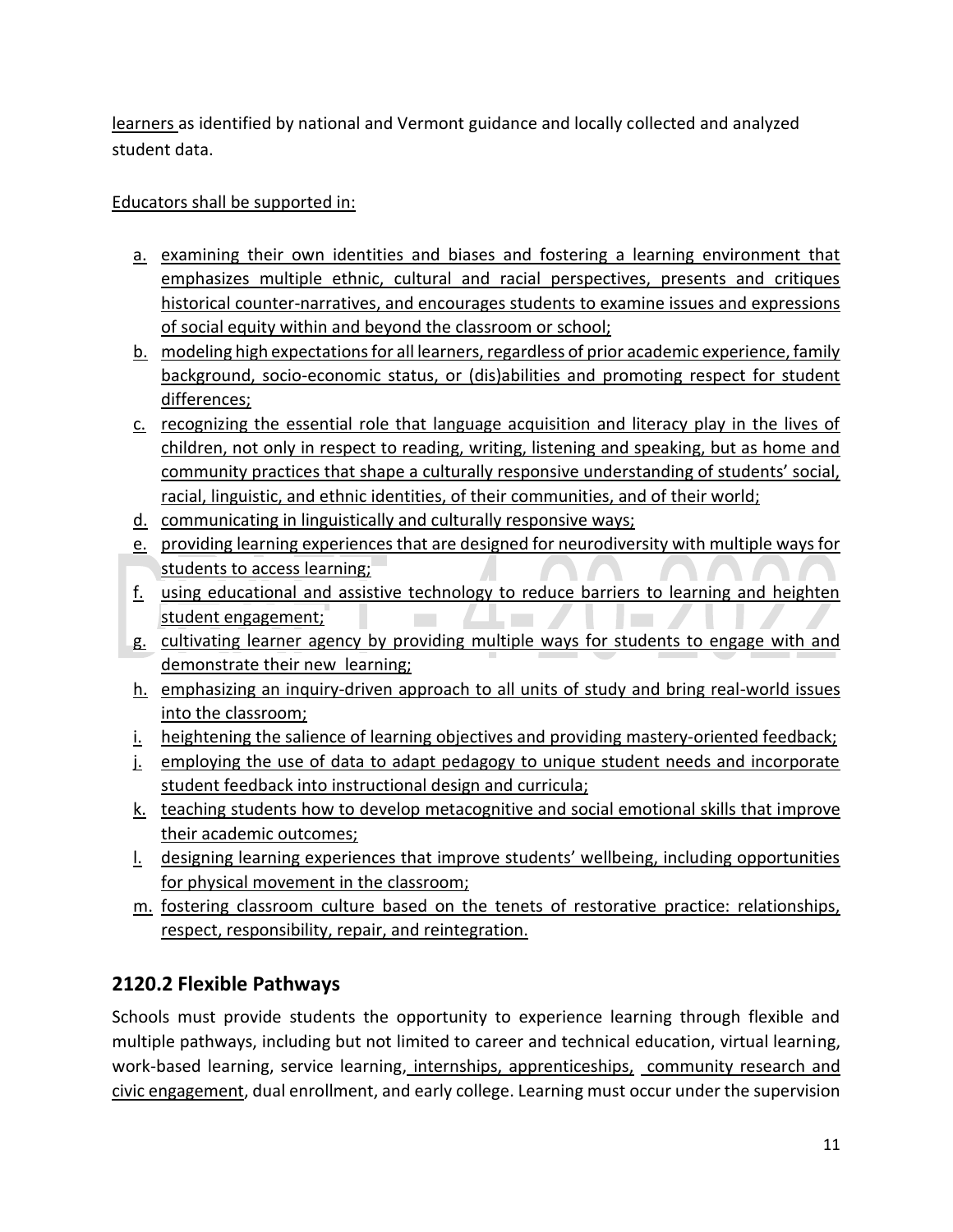of an appropriately licensed educator. Learning expectations must be aligned with state expectations and standards.

Students must be allowed to demonstrate proficiency by presenting multiple types of evidence, including but not limited to teacher-or student-designed assessments, portfolios, performances, exhibitions and projects.

To develop and expand flexible pathways that are effective and equitable, school boards and school staff must:

- a. integrate an understanding and respect for the diversity of cultural, racial, ethnic, linguistic, and social identities and experiences that shape and impact children's lives as students and integrate that understanding into the district's planning and procedures related to flexible pathways.
- b. recognize and reduce social and economic barriers to accessing flexible pathways.
- c. recognize the lived experience of students who are neurodiverse and/or have disabilities
- d. offer resources and learning opportunities that center disability-related issues;
- e. communicate to students and parents/ legal guardians on how they can learn about, access and benefit from flexible pathways hrough different means and in easy-tounderstand language that is linguistically appropriate and culturally responsive, including in their first languages or otherwise accessible formats.
- f. Monitor and report annually on general participation rates, continuous improvement metrics, the proportional representation of ethnically, racially, linguistically, and socially diverse student populations in the program, resource allocations and their effects on ensuring equitable access to the program, and any obstacles to student participation in whole or for particular groups of students;
- g. Provide students with Flexible Pathways opportunities. consistent with 16 V.S.A. § 941, to have as part of their learning experiences quality interactions with teachers and other adults, including artists and culture bearers, who represent a range of cultural, ethnic, racial, linguistic, and social diversity.

### <span id="page-11-0"></span>**2120.3. Career and Technical Education.**

Schools serving grades 9-12 shall coordinate with their designated career and technical education center to ensure genuine access and support for all eligible students as required in 16 V.S.A.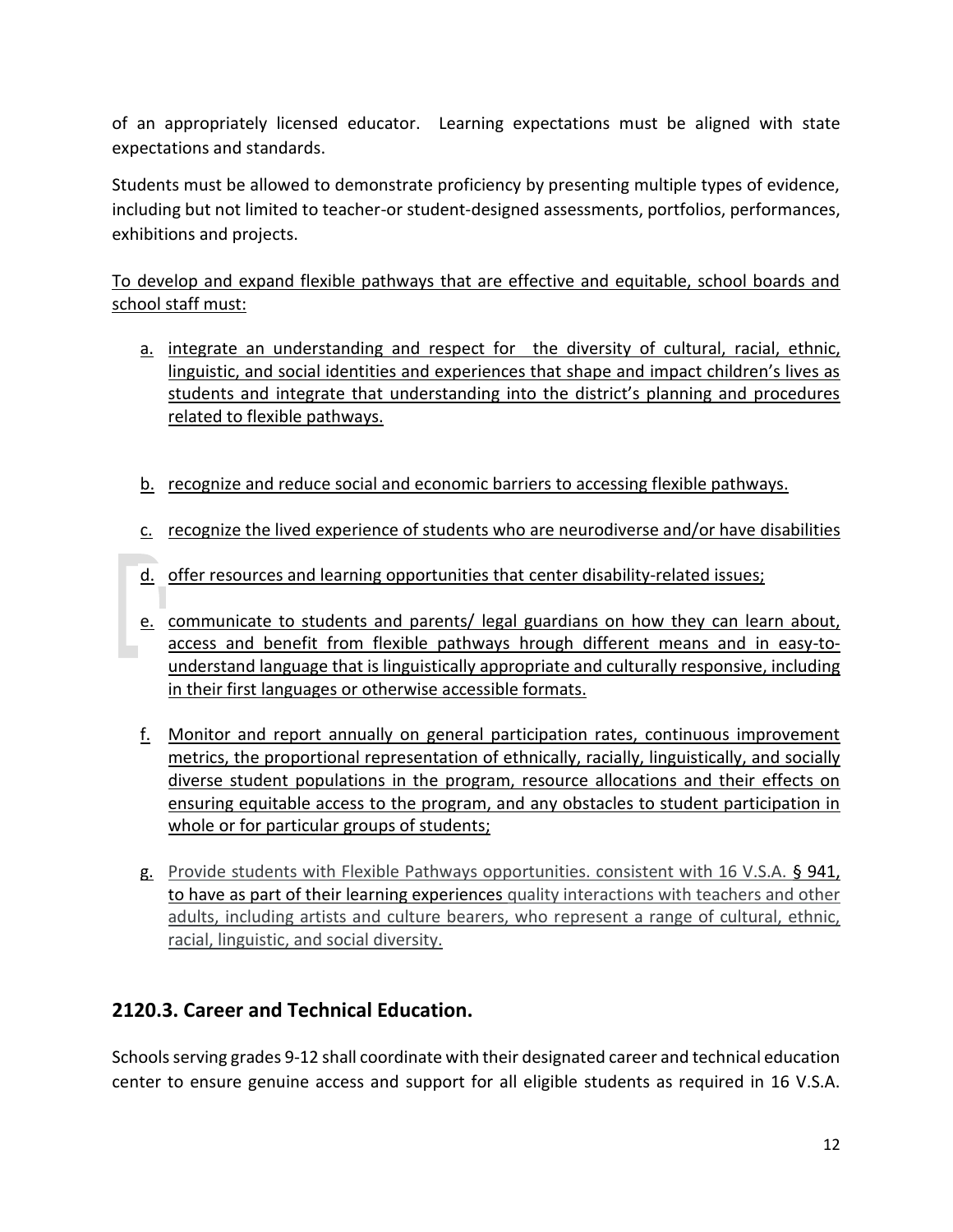§1541a. Any eligibility requirements for a given school or school's program need to be inclusive (e.g. first language) and clear to staff, students, and parents/legal guardians.

Schools shall ensure that students receive appropriate career counseling and program information regarding the availability of education and apprenticeship program offerings at career and technical centers. Demonstrations of learning such as credits or grades earned in an approved career and technical education course or program are subject to the requirements of 16 V.S.A. §1545.

### <span id="page-12-0"></span>**2120.4. Personalized Learning Plans.**

As required in 16 V.S.A. § 941, schools shall ensure all students in grades seven through 12 shall have a Personalized Learning Plan, which shall be a written document developed by the student, a representative of the school and, if the student is a minor, the student's parent or legal guardian. The Personalized Learning Plan shall describe the scope and rigor of learning opportunities and support services necessary for the students to develop aspirations, to achieve college and career readiness prior to graduation, and to attain a high school diploma, $\frac{1}{2}$  and to participate confidently as youth and adults in the civic, cultural, and social life of their school system, community, state and nation. This plan must be reviewed at least annually.

This section is effective in accordance with the rolling implementation dates established in Section 14 of Act 77 of 2013, as may be amended.

### <span id="page-12-1"></span>**2120.5. Curriculum Content.**

Each supervisory union board shall ensure the written and delivered curriculum within their supervisory union is aligned with the standards approved by the State Board of Education. The curriculum shall be accessible to families and community members. Each school shall enable students to engage annually in rigorous, relevant and comprehensive learning opportunities that allow them to demonstrate proficiency in:

a. literacy (including critical thinking, language, reading, spelling, comprehension, speaking and listening, and writing); demonstrating proficiency in literacy includes the ability to engage with language to acquire, construct and communicate meaning, and shape meaning to identity in all aspects of daily living. All students need to receive systematic reading instruction in the early grades from a teacher who is skilled in teaching reading through a variety of evidence-based instructional strategies that take into account language knowledge and skills, as measured by effective assessments (e.g. screening, formative, summative, and diagnostic), and the linguistic background of each student. Some students may require intensive supplemental instruction tailored to the unique difficulties encountered, irrespective of special-education eligibility.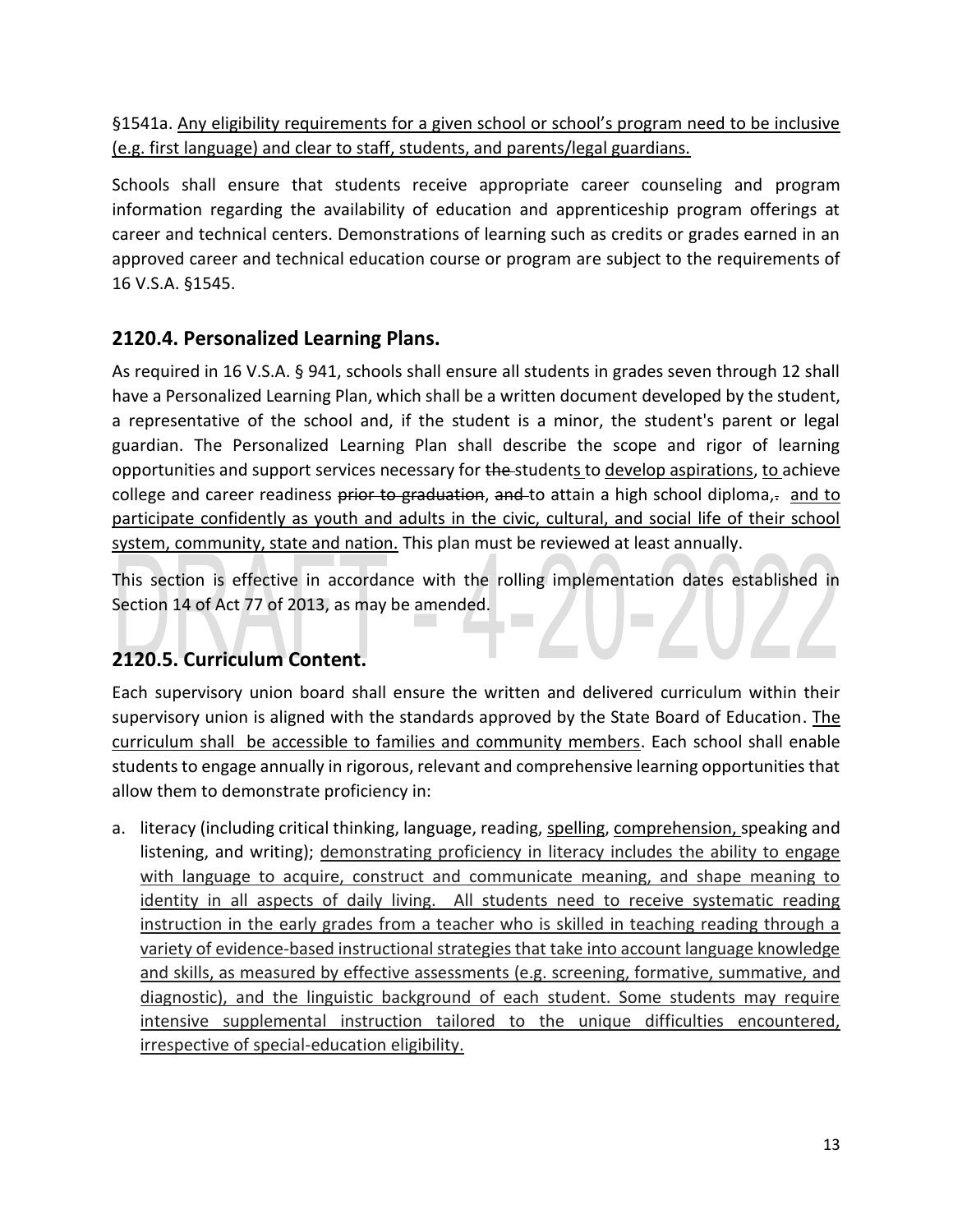b. mathematical content and practices (including numbers, operations, and the concepts of algebra and geometry) by the end of grade 10;

c. scientific inquiry and content knowledge (including the concepts of life sciences, physical sciences, earth and space sciences and engineering design);

d. global citizenship (including the concepts of civics, economics, geography, world language, the arts and cultural studies, and history);

e. physical education and health education as defined in 16 V.S.A. §131;

f. artistic expression (including visual, media and performing arts); and

g. transferable skills (including communication, collaboration, creativity, innovation, inquiry, problem

solving, critical thinking, and the use of technology).

Each school shall provide students in grades K-8 with at least two physical education classes per week. Each school shall provide students in grades 9-12 with one and one-half years of physical education or the equivalent thereof.

Each school shall offer options for students in grades K-12 to participate in at least 30 minutes of physical activity within or outside of the school day. Physical activity may include recess and movement built into the curriculum, but does not replace physical education classes.

Each school shall provide appropriate socially and culturally responsive learning opportunities to all students to support their attainment of the standards approved by the State Board of Education. As required in 16 V.S.A. §2902, eEach public school anda approved independent school shall provide support for students who require additional assistance in order to succeed or be challenged in the general education environment.

Each school shall provide comprehensive elementary and secondary health and physical education learning experiences, including the effects of tobacco, alcohol and drugs on the human system for all students in accordance with sections 16 V.S.A. §131 and §906(b)(3).

Each school shall ensure students are able to access academic and experiential learning opportunities that reflect their emerging abilities, interests and aspirations, as outlined in the students' Personalized Learning Plans.

### <span id="page-13-0"></span>**2120.6. Curriculum Coordination.**

As required in 16 V.S.A. §261a(a)(1), the board of each supervisory union shall ensure that each school implements the supervisory union's written and delivered curriculum, which shall be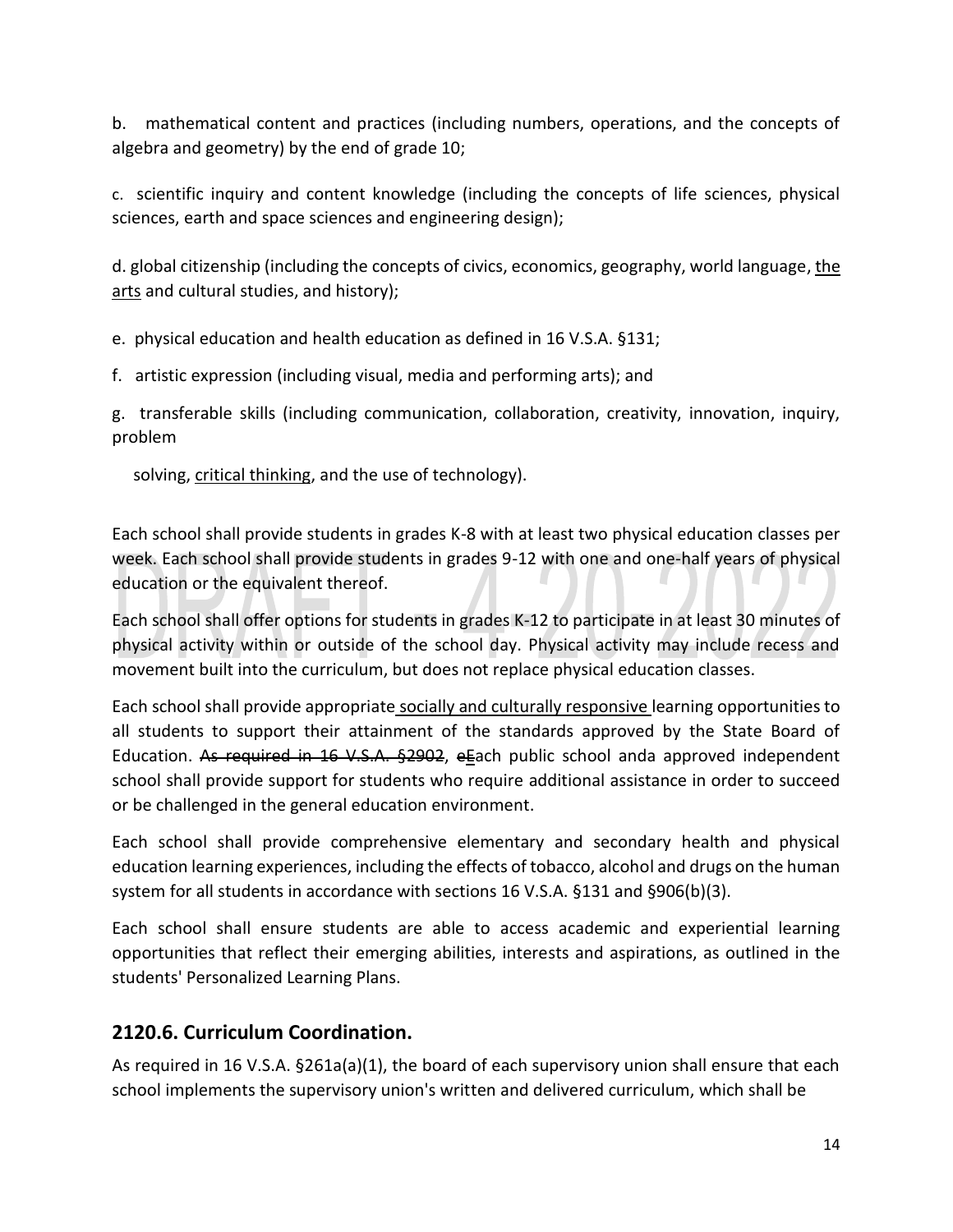a. aligned with the standards approved by the State Board of Education;

b. coordinated across all grades to prepare students for graduation and life beyond;

c. coordinated across the supervisory union, including sending high schools and technical centers;

d. informed by ongoing review of new research, changing learning opportunities, and updates to the standards approved by the State Board of Education;

e. designed to enable all students to achieve the graduation requirements; and

f. integrated with technology across all disciplines.

Each school with a pre-kindergarten early education program must offer high-quality programs as outlined in State Board Rule 2600 and consistent with the charge of Act 1 (2019).

Each local school board shall ensure the alignment of existing school policies and create new policies as needed to accomplish the following:

- a. promote research, coordination and professional learning that leads to the development of age - and grade – appropriate programming and resources in Ethnic Studies that are integrated into all Curriculum Content areas in Section 2120.5 of this Manual and that are responsive to the developmental needs of all students, Pre-Kindergarten through Grade 12; and
- b. create systems for regularly, systematically, and continuously evaluating a school district's performance in attaining the above goals.

When undertaking this policy work, school boards and school leadership shall engage with the communities they serve; and seek input and guidance through a process that includes the voices and experiences of students, parents/legal guardians and other community members who are often underrepresented in this work and in school decision-making.

### <span id="page-14-0"></span>**2120.7. Graduation Requirements.**

A student meets the requirements for graduation when the student demonstrates evidence of proficiency in the curriculum outlined in 2120.5, and completion of any other requirements specified by the local board of the school attended by the student.

This requirement is effective no later than September 2014 for students entering seventh grade and through their secondary school progression, for the anticipated graduation date of June 2020, and with each subsequent incoming seventh grade class.

For students eligible for special education services under IDEA or protected by Section 504 of the federal Rehabilitation Act, the student shall meet the same graduation requirements as nondisabled peers in an accommodated and/or modified manner. These modifications will be documented in each student's Personalized Learning Plan.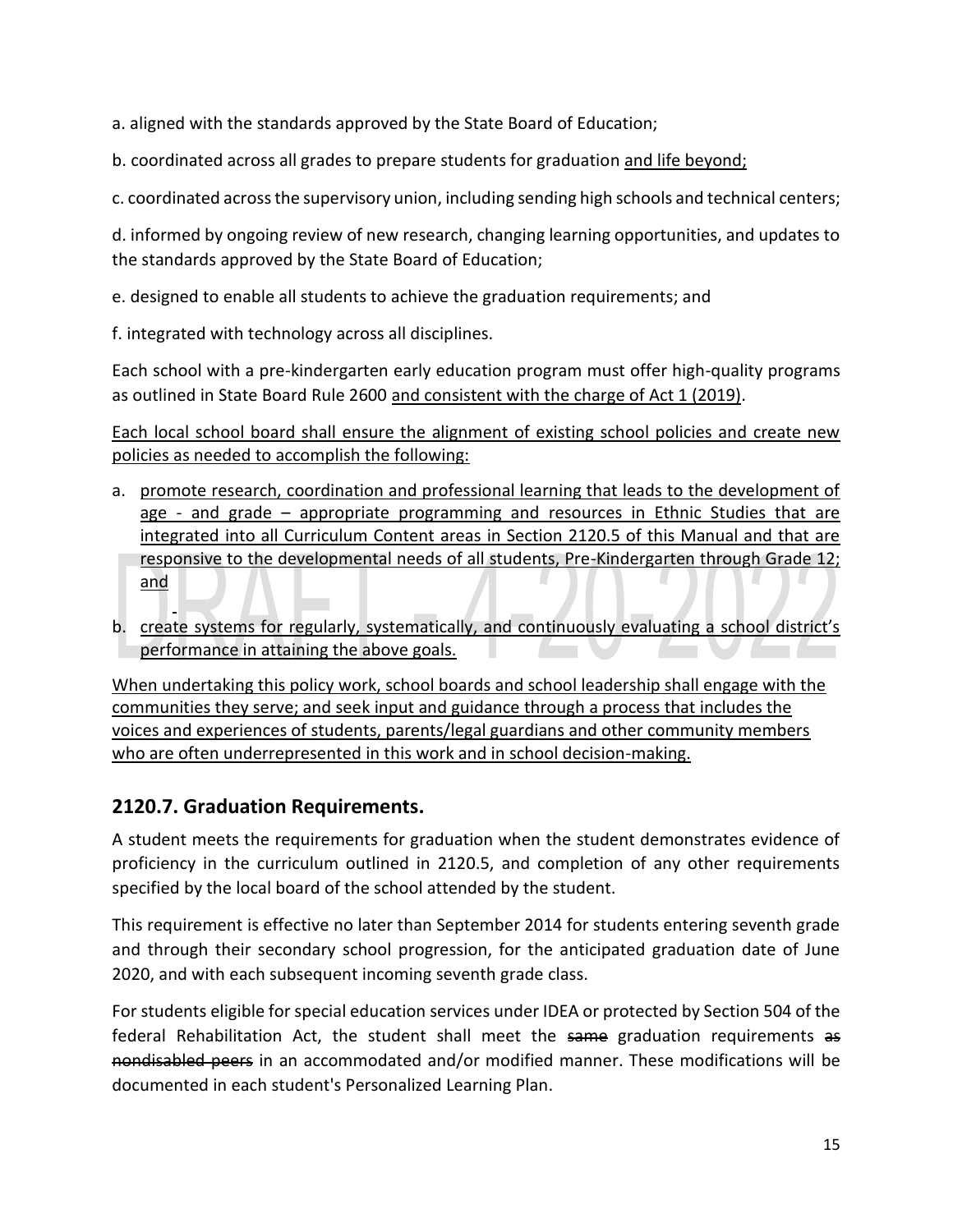The Individual Education Program (IEP) team or 504 Team is responsible for assuring that information regarding the student's individual skills, aptitudes and present levels of performance are incorporated into the student's Personalized Learning Plan. This shall ensure that the proficiency levels to meet graduation requirements are linked to local graduation requirements, individually accommodated and/or modified for students with disabilities, and written into the student's Personalized Learning Plan.

This process shall ensure that any student identified as a student with a disability will receive a regular high school diploma after meeting his/her their individual graduation requirements as outlined in their Personalized Learning Plan. The development of an IEP does not supplant a Personalized Learning Plan, nor does a Personalized Learning Plan replace an IEP.

For English Learner (EL) students, districts must provide EL programs and accommodations that ensure EL students' access to grade-level curricula so they can meet promotion and graduation requirements. These programs and accommodations must be documented in each student's Personalized Learning Plan.

### <span id="page-15-0"></span>**2120.8. Local Graduation Requirements.**

Each secondary school board is responsible for setting graduation requirements in accordance with these rules.

Local graduation policy must define proficiency-based graduation requirements based on standards adopted by the State Board of Education. As required in 16 V.S.A. §261a(a)(1), it is the responsibility of the supervisory union board to ensure alignment in expectations for all students within a supervisory union.

Schools may or may not use credits for the purposes of demonstrating that a student has met the graduation requirements. When used, credits must specify the proficiencies demonstrated in order to attain a credit and shall not be based on time spent in learning. Further, students may receive credit for learning that takes place outside of the school, the school day, or the classroom. Any credits earned must occur under the supervision of an appropriately licensed educator.

# <span id="page-15-1"></span>**2121 Professional Resources**

### <span id="page-15-2"></span>**2121.1. School Leadership.**

The roles and responsibilities of the school's leadership, including the school board, superintendent and principal or career and technical center director shall conform to applicable provisions in 16 V.S.A. regarding authority and duties.

All school leaders must have sufficient time to carry out their responsibilities in order to focus on improving student learning-and on fostering an anti-racist, culturally responsive, and socially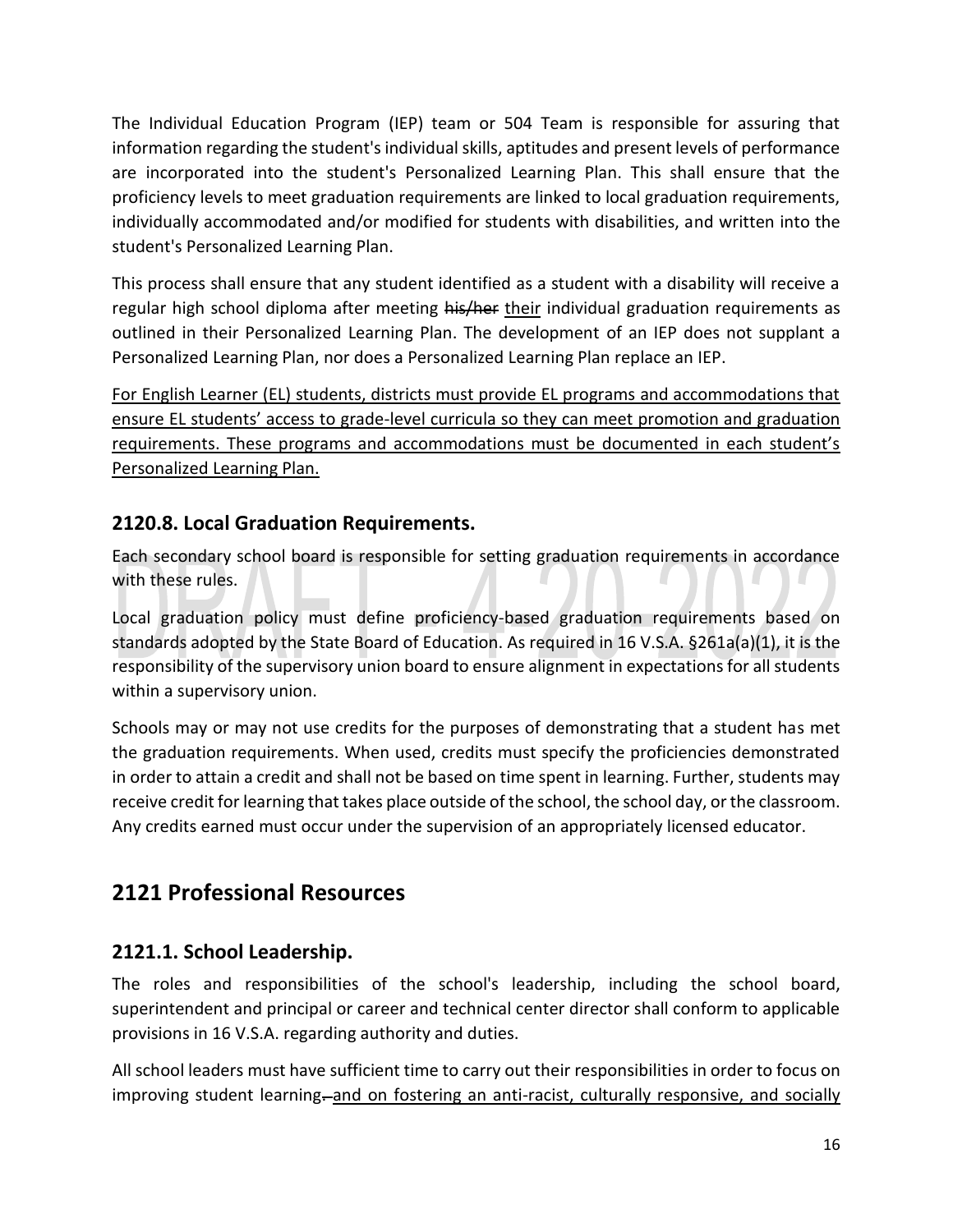inclusive learning environment. To accomplish that, the superintendent or his or her designee must:

a. supervise a licensed principal who shall be responsible for the day-to-day leadership of the school;

b. create a school leadership team consisting of administrators and teachers (and students as appropriate) with compensation either in time or financial reimbursement or a combination of both for all teachers;

c. create professional learning groups for all teachers that meet during school time at least two hours per month and are facilitated by trained teachers;

d. engage in professional development coursework and professional learning opportunities to understand and advance equity across the supervisory union;

 $d$ -e. coordinate the principal's schedule to enable  $\frac{1}{2}$  him/her this person to engage in student learning, such as:

- 1. teaching a course or hosting an advisory with students;
- 2. mentoring a group of students in developing their Personalized Learning Plans;
- 3. providing support for students through support services; or
- 4. other methods of student engagement as approved by the superintendent.

e. f. provide teacher support and evaluation aligned with the guidelines approved by the State Board of Education; and

g. minimize, as much as possible, supervision of non-teaching staff by the principal.

The principal shall be answerable to the superintendent in the performance of his or her their duties.

Schools with 10 or more full-time equivalent teachers shall employ a full-time licensed principal. Schools with fewer than 10 FTE teachers shall employ a licensed principal on a pro-rata basis.

# <span id="page-16-0"></span>**2121.2. Staff.**

As required in 16 V.S.A. §1692, all professional staff shall be licensed and appropriately endorsed for their assignment. All classroom staff, including educational support personnel, shall have had adequate academic preparation and training to teach or provide services in the area to which they are assigned.

Each school shall employ instructional and administrative staff members who possess the knowledge and skills to implement the standards in alignment with professional educator standards established by the Vermont Standards Board for Professional Educators.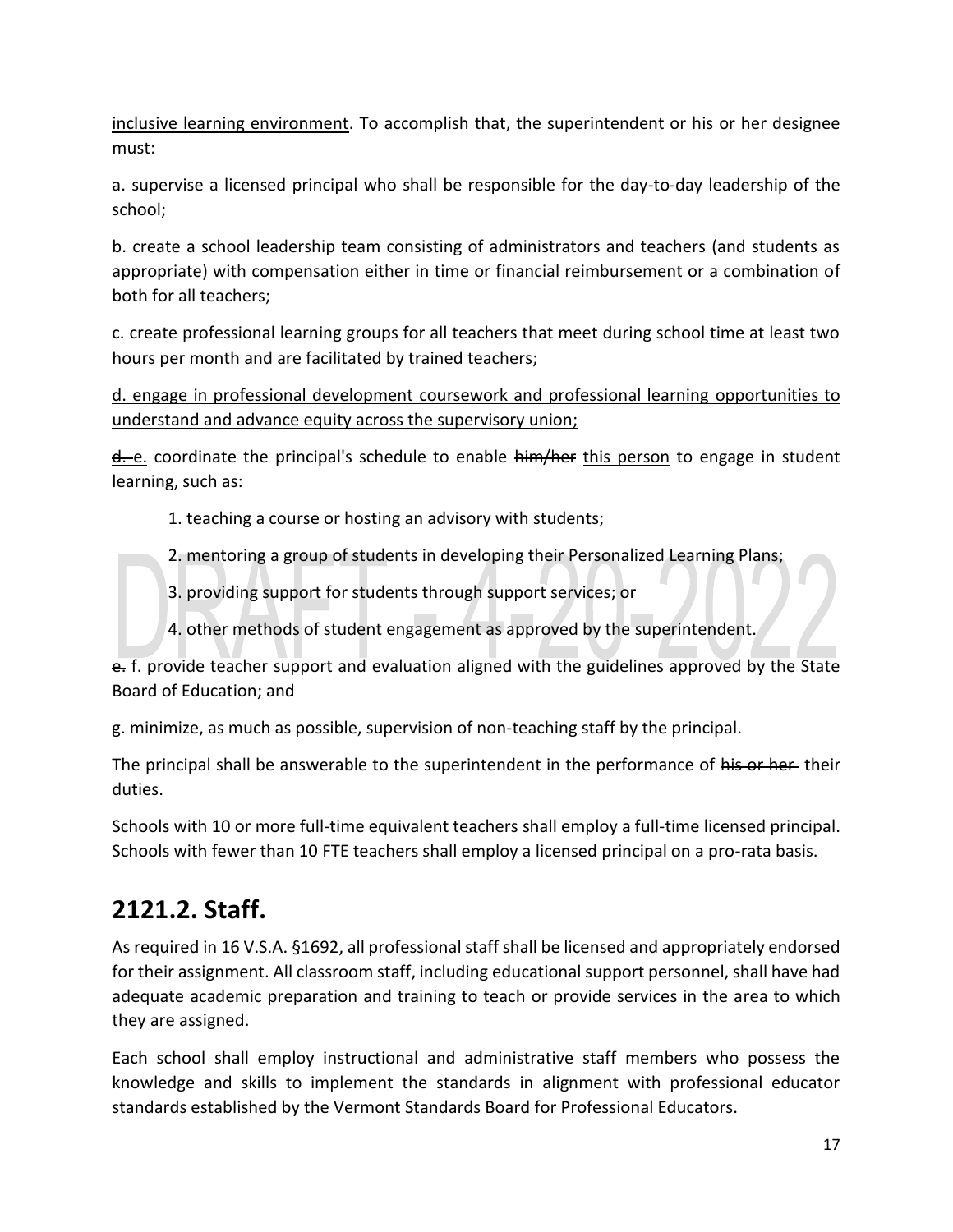Each supervisory union shall employ licensed special education staff, and shall ensure each school employs sufficient and qualified staff as needed to identify students eligible for special education services and to implement each eligible student's Individual Education Program and Section 504 plan.

Classes in grades K-3, when taken together, shall average fewer than 20 students per teacher. In grades 4-12, when taken together, classes shall average fewer than 25 students per teacher. The total class roll of a teacher shall not exceed 100 students, except where the specific nature of the teacher's assignment (such as in certain art, music, or physical education programs) is plainly adaptable to the teaching of greater numbers of students while meeting the educational goals of the program.

School boards must establish optimum class size policies as consistent with statutory guidance from the Agency of Education. Class size must comply with state and federal safety requirements.

The services of a certified library media specialist shall be made available to students and staff. Schools with over 300 students shall have at least one full-time library media specialist and sufficient staff to implement a program that supports literacy, information and technology standards. Schools with fewer than 300 students shall employ a library media specialist on a prorata basis.

# <span id="page-17-0"></span>**2121.3. Needs Based Professional Learning.**

Each supervisory union shall develop and implement a system of appropriate needs-based professional learning for all professional staff, including administrators and other staff involved in student instruction, as required in 16 V.S.A.  $\S 261a(a)(5)$ ., which shall include ongoing resources and supports to achieve and strengthen an anti-racist and culturally and linguistically responsive school experience for all students, and to cultivate the knowledge, skills and practices required to identify and remediate for prohibited discrimination as a result of, or based upon, the reasons set forth in Section 2113 and in the Statement of Purpose of this Manual. Time for professional learning will be embedded into the agreed-upon scheduled times for school employees as defined by collective bargaining agreements where they exist.

The school's professional learning system shall be aligned with its staff evaluation and supervision policies, Continuous Improvement Plan, supervisory union and district goals, and shall provide new staff members with appropriate opportunities for professional learning.

Mentoring shall be a component of each supervisory union's needs-based professional learning system. The superintendent or their designee shall determine the specifics of each mentoring program in their school(s) in accordance with the guidelines approved by the State Board of Education, Vermont Standards Board for Professional Educators, and state law addressing mentoring for educators.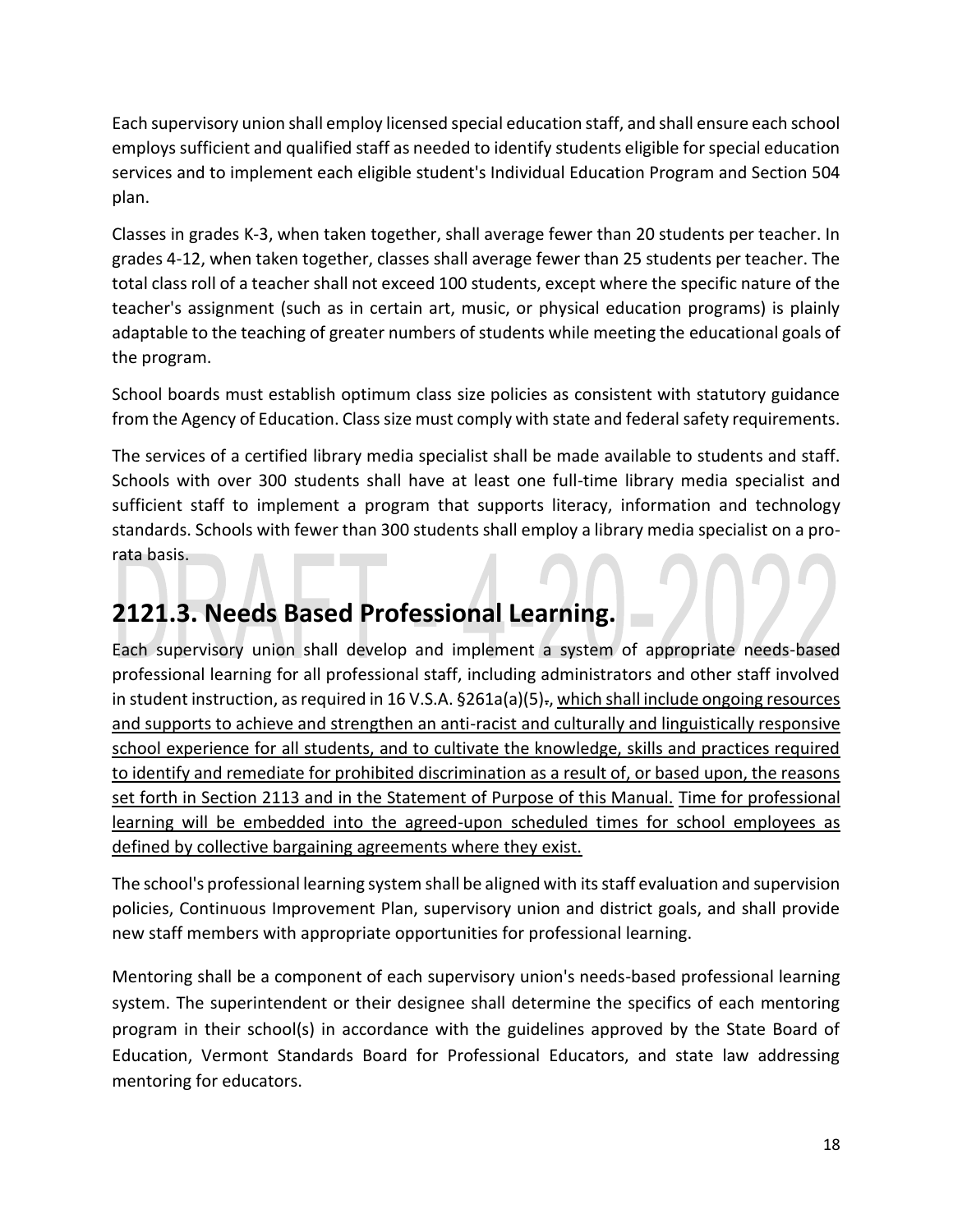# <span id="page-18-0"></span>**2121.4. Staff Evaluation.**

For the purposes of this section, "staff" includes administrators, educators, and other school employees working with students. Staff evaluation programs and policies shall be designed and implemented with the goal of improved student outcomes and learning experiences. Such programs and policies shall:

a. be consistent with the provisions of state and federal law and the Vermont Guidelines of Teacher and Leader Effectiveness adopted by the State Board of Education;

b. include multiple sources of evidence to inform and measure teacher performance;

c. address the professional learning needs of all staff, including administrators;

d. address the needs of teachers who are new to the profession, the assignment or the school;

e. provide supports to improve instructional practice, content knowledge, working relationships (with colleagues, parents and community members), and other areas as appropriate.

### <span id="page-18-1"></span>**2121.5. Tiered System of Support.**

In accordance with 16 V.S.A. §2902 and State Board Rule 2194, each school shall ensure that a tiered system of academic and behavioral supports is in place to assist all students in working toward attainment of the standards. This system shall be aligned with the school's Personalized Learning Plan structures, and specific student support services shall be specified within a student's Personalized Learning Plan.

School counseling services shall support the mission and vision of the school and shall be available to all students K-12. The services shall address students' academic, career, personal and social development., offer support and resources that are respectful of the lived experiences and unique identities of students, and support students who either experience or witness issues of racism and discrimination. Such services shall be aligned and integrated with the work of other professionals in the school setting, as well as those in other educational and human services.

Staffing shall be filled by licensed school counselors and other student support personnel with sufficient staff to carry out the school counseling services, such as guidance counselors, Student Assistance Program counselors, home-school coordinators, English-as-a-Second-Language coordinators and school-based clinicians. At the elementary level, there shall be no more than 300 students per school counselor and other student support personnel. Schools with fewer than 300 students shall employ a school counselor and other student support personnel on a pro-rata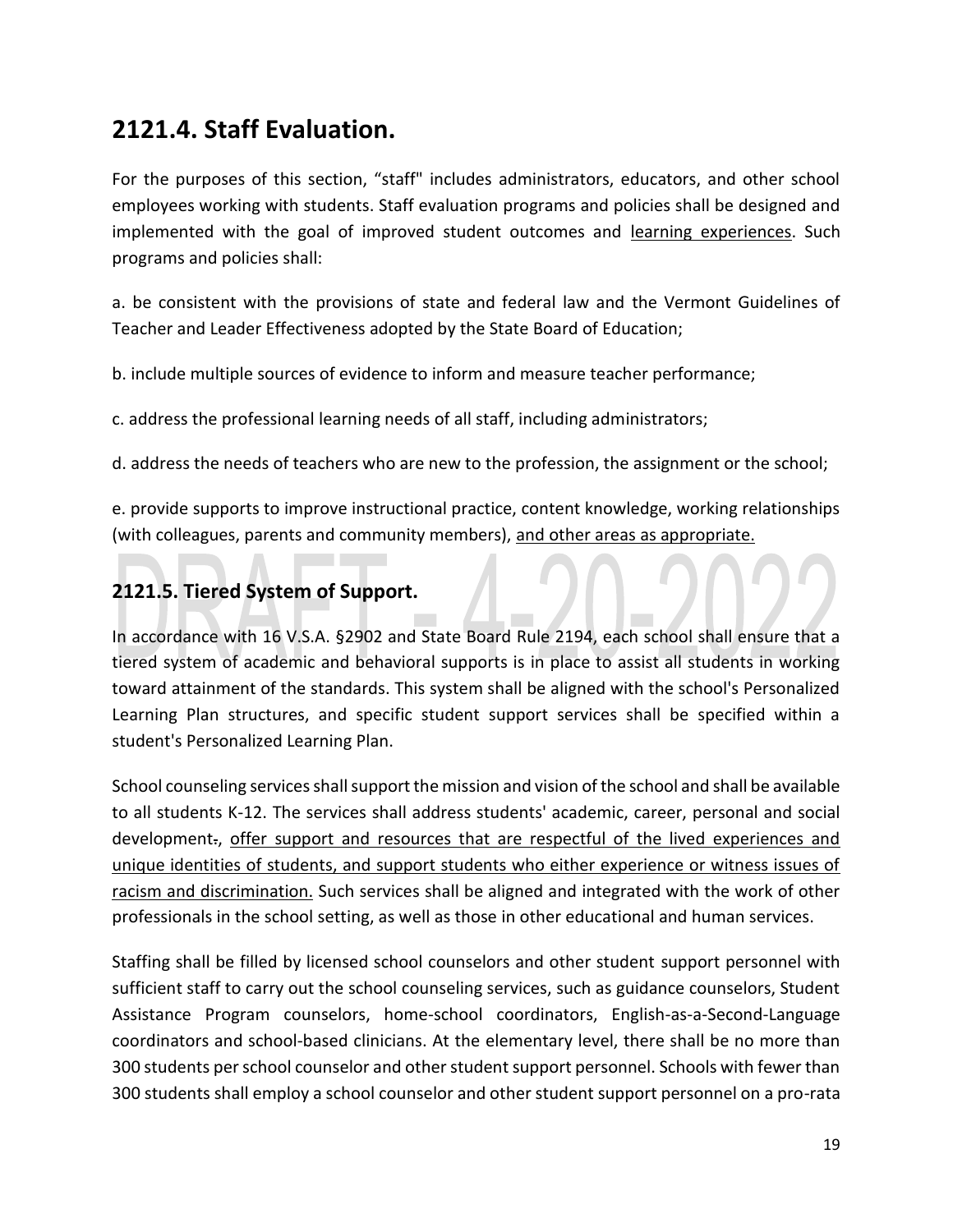basis. At the secondary level, there shall be no more than 200 students per school counselor and other student support personnel.

Health services, including health appraisal and counseling, communicable disease control, mental health, and emergency and first aid care, and access to professional counseling on gender identity and gender transition, shall be made available in a confidential manner to students in each school. These health services shall be respectful of the lived experiences and unique identities of students-and be delivered in accordance with the school district's written policies and procedures, which shall be developed in collaboration with parents and community health resources.

The Vermont Department of Health recommends that schools and supervisory unions implement the School Nurse Leader School Health Services Delivery Model, which is consistent with the principles of the national Coordinated School Health Model, to ensure appropriate access and coverage across their district or supervisory union.

Each school shall engage the services of a person licensed as a School Nurse or Associate School Nurse. There shall be no more than 500 students per school nurse. Schools with fewer than 500 students shall employ a nurse on a pro-rata basis

The school shall comply with requirements of state law relative to vision and hearing screening, immunization, and child abuse reporting, and federal law relating to invasive physical examinations in accordance with the Protection of Pupil Rights Act (20 U.S.C.§1232h).

### <span id="page-19-0"></span>**2121.6. Interagency Teams.**

Schools shall participate in interagency teams as required by 33 V.S.A. §4303 and any other requirement of law.

# <span id="page-19-1"></span>**2122 Learning Environment**

### <span id="page-19-2"></span>**2122.1. School Facilities and the Learning Environment.**

Each school shall maintain a safe, orderly, civil, flexible and positive learning environment, which is free from hazing, harassment and bullying and based on sound instructional and classroom management practices and clear discipline and attendance policies that are consistently and effectively enforced.

The design and operation of the school facilities shall be in full compliance with all state and federal fire, health, and safety, chemical and architectural standards.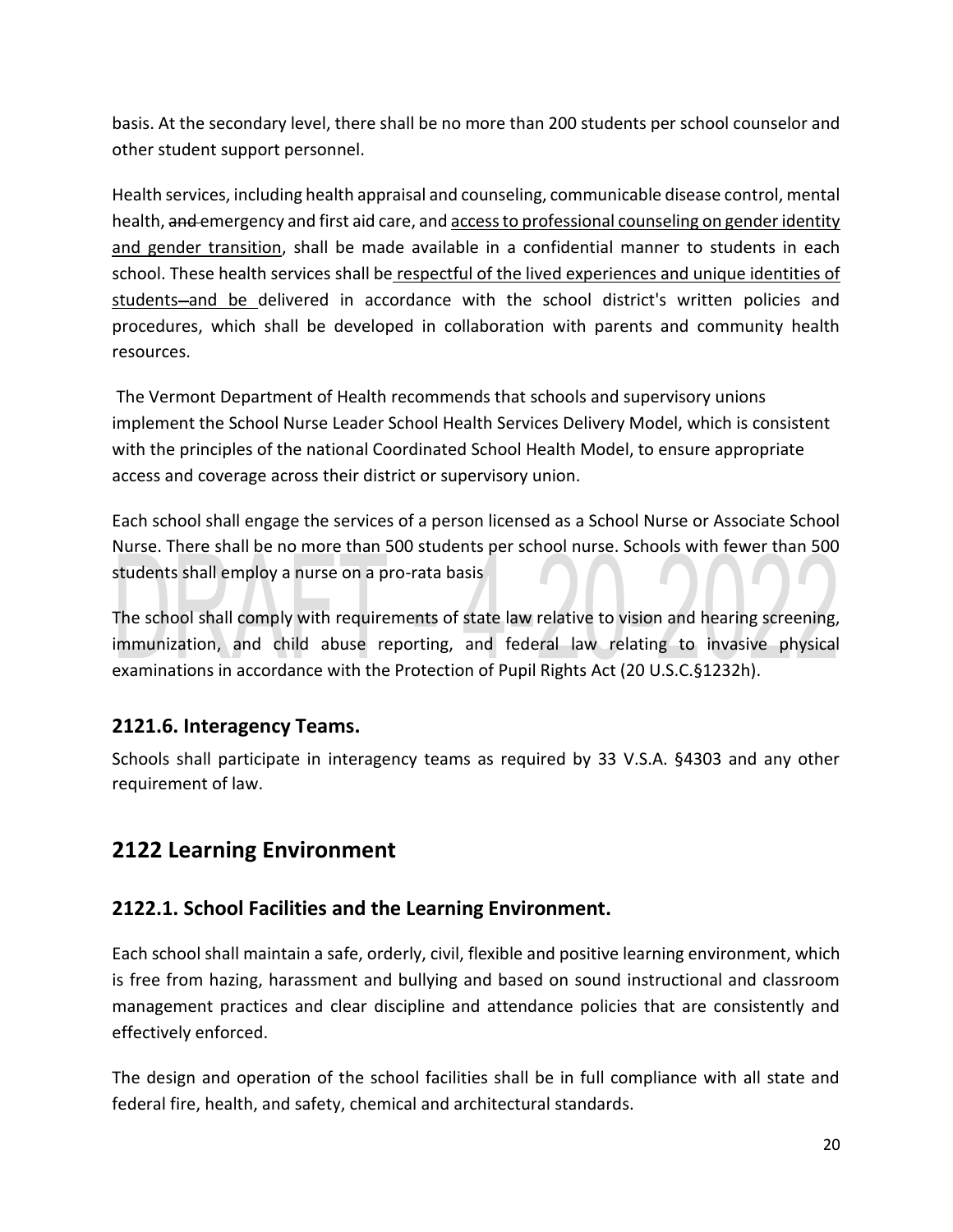Each school's comprehensive plan for responding to student misbehavior, as required by 16 V.S.A. §1161a(a), shall address student behavior, language, classroom attendance, clothing, and treatment of property, as well as consequences for violations of policy, and shall be clear and consistently enforced.

Each school shall observe due process requirements as set forth in Rule 4300 et seq.

### <span id="page-20-0"></span>**2122.2. Access to Instructional Materials.**

Each school shall:

a. provide a learning environment with sufficient supplies and infrastructure to allow for learning;

b. develop, maintain, and expand as needed a collection of accessible print, multi-media, alternate format (e.g., high-quality MP3 audio files, electronic braille, and other forms of E-texts), digital and technology resources, administered by a certified library media specialist;

c. ensure that the curriculum is supported by necessary and accessible digital, multi-media, alternate format (e.g., high-quality MP3 audio files, electronic braille, and other E-text tools and resources), and print resources.

d. ensure that students, teachers, administrators and paraprofessionals have access to an organized collection of digital, multi-media, alternate format (e.g., high-quality MP3 audio files, electronic braille, and other E-text tools and resources), and print materials sufficient and appropriate to support all students in meeting or exceeding the current state and national standards at no cost to the student;

e. provide students access to the library on a regular basis to use materials for reading, research, and for instruction in the skills needed to select and use information effectively;

f. provide access to and instruction on how to use a variety of up-to-date information, assistive and other technology to support students in meeting or exceeding the standards;

g. provide broadband Internet service for students and educators to access educational resources;

h. adopt and implement written policies on electronic resources, acceptable Internet usage, and procedures for handling complaints for both staff and students;

i. support a schedule that provides opportunities for a library media specialist to collaborate with teachers as they integrate information research skills into their curriculum;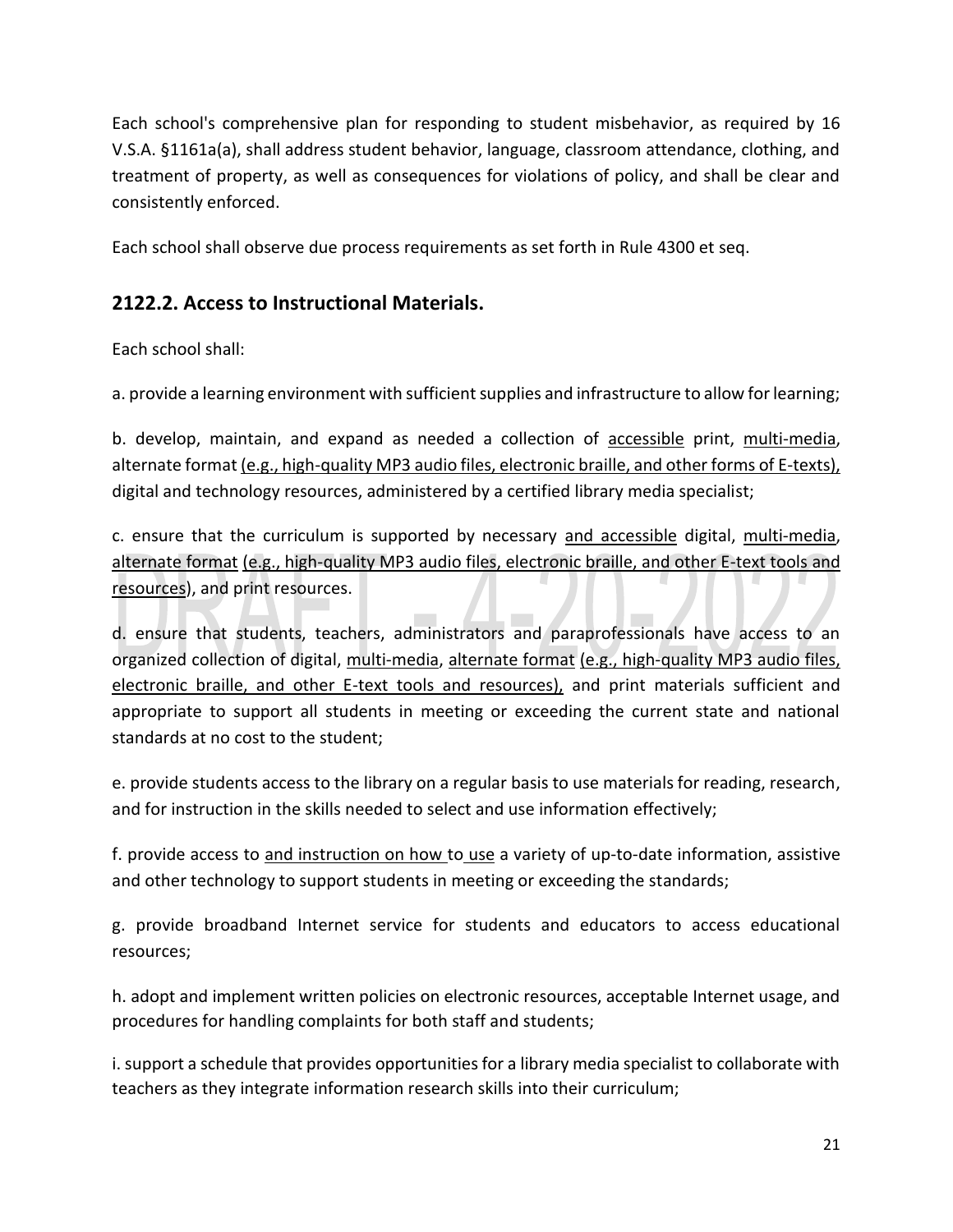j. ensure that students are afforded the opportunity to learn the skills to locate, evaluate, synthesize, and to present information and ideas within content areas using technology integration; and

k. ensure English Language Learners are entitled to appropriate assistance by providing language interpreters, services, and technology to participate equitably in all instructional and cocurricular programs.

# <span id="page-21-0"></span>**2123 State and Local Comprehensive Assessment System**

### <span id="page-21-1"></span>**2123.1. Participation in the State Comprehensive Assessment System.**

Each school shall administer assessments of student performance using methods developed by the State Board of Education under 16 V.S.A. §164 (9). Students who are unable to participate in district or state assessments shall be given an alternate assessment in accordance with law. Each school shall account for 100 percent of its students in regard to their participation in the state assessments.

### <span id="page-21-2"></span>**2123.2. Development and Implementation of Local Comprehensive Assessment System.**

Each supervisory union shall develop, and each school shall implement, a local comprehensive assessment system that:

a. assesses the standards approved by the State Board of Education;

b. employs a balance of assessment types, including but not limited to, teacher-or studentdesigned assessments, portfolios, performances, exhibitions, and projects, and surveys or other tools to measure the social-emotional health of students;

c. includes both formative and summative assessments, including those that establish annual protocols and timelines for assessing the progress and needs of English Language Learners (ELL) beginning at the point of enrollment and continuing at designated intervals during the year as determined by the teachers and parents or legal guardians of ELL students or as mandated in law or policy.

d. enables decisions to be made about student progression and graduation, including measuring proficiency-based learning, and the social-emotional wellbeing of students, the existence and severity of opportunity and achievement gaps or deficiencies, and the state of progress on local, state and national directives intended to advance social and academic equity initiatives;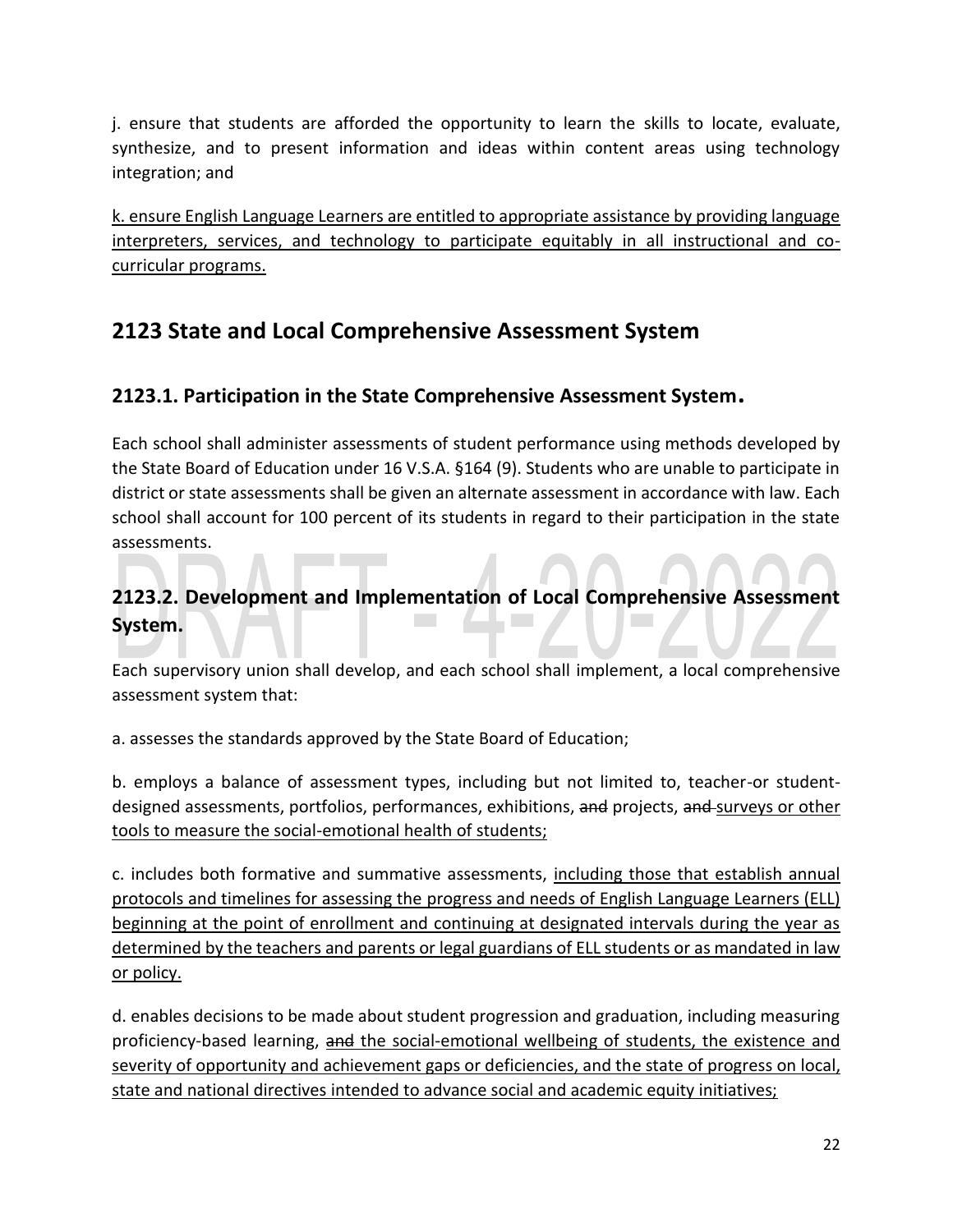e. informs the development of Personalized Learning Plans and student support;

f. provides data that informs decisions regarding instruction, professional learning, and educational resources and curriculum; and

g. reflects strategies and goals outlined in the district's Continuous Improvement Plan.

The performance criteria of the assessment system shall be clear and be communicated to teachers, administrators, to students and their parents or legal guardians, and other community members in their home language(s), and in an accessible format. Students and parents shall be informed at least annually regarding progress toward achieving the standards. This includes accommodating linguistic diversity and providing information in students' native home language(s) or otherwise accessible formats.

Implementation and support by the Agency will be determined by the Secretary.

# <span id="page-22-0"></span>**2124 Reporting of Results.**

As required in 16 V.S.A. §165(a)(2), each school shall report student and system performance results to the community at least annually in a format selected by the school board. The report shall at minimum include those elements listed in 16 V.S.A. §165a(2)(A-K).

The performance criteria of the school shall be clear and be communicated to administrators, educators and other building staff.

Each supervisory union shall establish a secure student data system that enables regular access for teachers and administrators. Teachers shall have access to data on individual students whom they teach and aggregate data on student and system performance results.

Administrators shall have access to individual student data and on student and system performance results.

For aggregate school data, in no case shall personally identifiable information on any student be revealed.

### <span id="page-22-1"></span>**2125 Continuous Improvement Plan**

A Continuous Improvement Plan, as required in 16 V.S.A. §165, shall be developed and implemented in each public school district. The plan shall be designed to improve the performance of all students enrolled in the district. If a school district comprises more than one school building, a combined plan for some or all the buildings may be developed. The plan, however, may reflect the different needs of individual schools.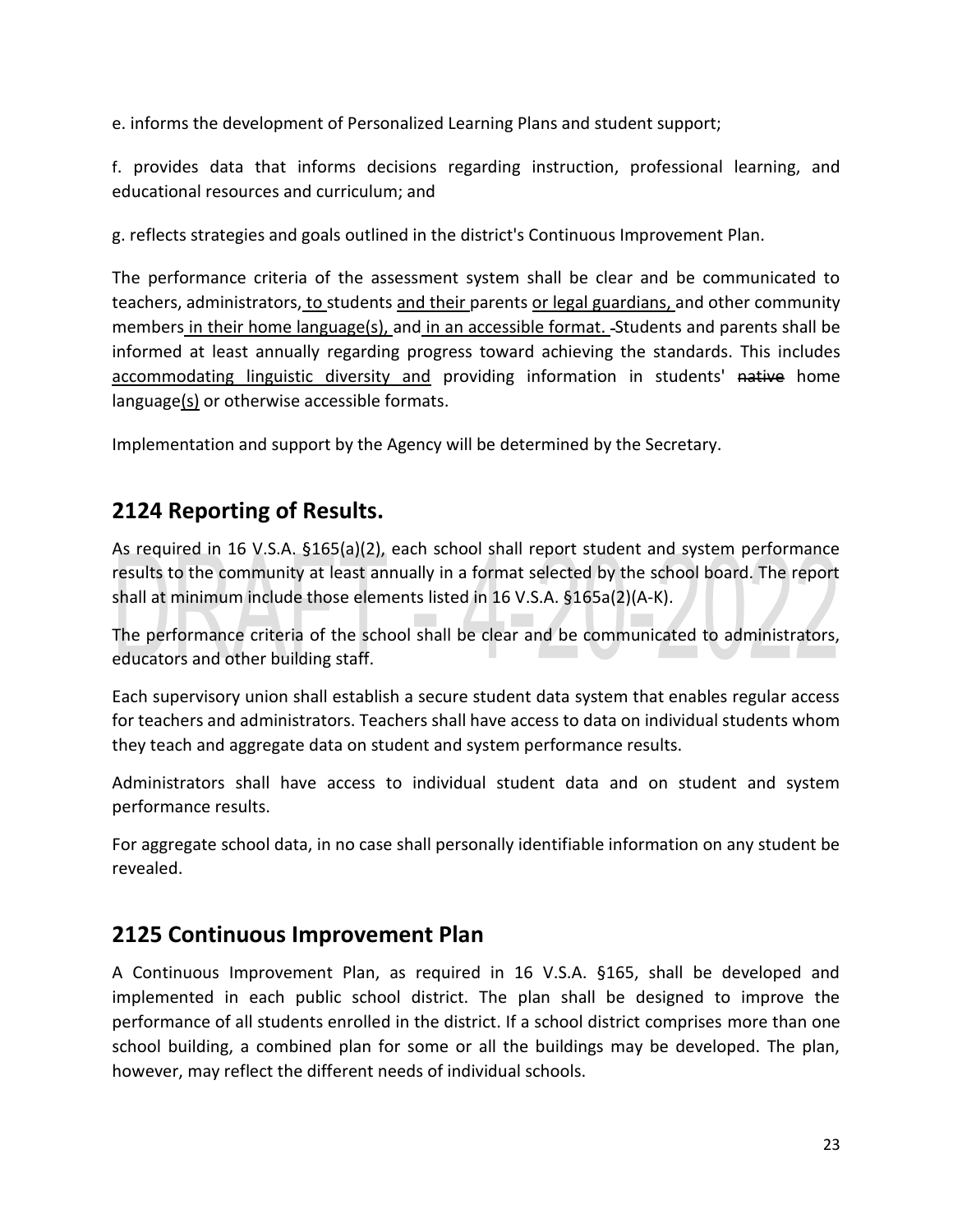The plan should be the overall planning and implementation document for the school, incorporating other planning requirements (either from the state, the federal government, local requirements, or external grant requirements) into a single planning document.

The plan shall be developed with the involvement of school board members, students, teachers, administrators, parents and other community members. The plan shall be reviewed at least annually for effectiveness toward meeting the stated goals, and shall be revised as necessary.

The plan shall include indicators provided by the Vermont Agency of Education as well as additional indicators determined locally. These indicators will identify student performance data obtained from state and local assessments and other information related to student performance and social and emotional wellbeing, and which may include, but is not limited to, dropout and retention rates, attendance, course enrollment patterns and graduation rates, and demographic data or other documented evidence of bias or discriminatory treatment as a result of, or based upon, the reasons set forth in Section 2113 and the Statement of Purpose of this Manual. Indicators—may shall—also include data on school practices and leadership and data on disproportional student representation in school programs, which include but are not necessarily limited to, special education referrals, discipline, suspension and detention actions, enrollment in and successful completion of flexible pathways, career training opportunities, advanced placement courses, athletic and extra-curricular participation.

The school board shall approve the plan, which at minimum shall contain:

a. goals and objectives for improved student learning;

b. educational strategies and activities specifically designed to achieve these goals, including professional learning of administrative and instructional staff;

c. strategies and support systems to ensure the school maintains a learning and social environment that is safe, orderly, civil and positive, culturally responsive, anti-racist, and antidiscriminatory, and free from harassment, hazing and bullying.

d. required technical assistance from the Vermont Agency of Education as appropriate or determined by law.

# <span id="page-23-0"></span>**2126 System for Determining Compliance with Education Quality Standards.**

### <span id="page-23-1"></span>**2126.1 Filing of Continuous Improvement Plan.**

On a two-year cycle published by the Agency, each school is required to file a copy of the school's Continuous Improvement Plan for the current school year. This includes listing of the indicators (both those required by the Vermont Agency of Education and additional indicators as desired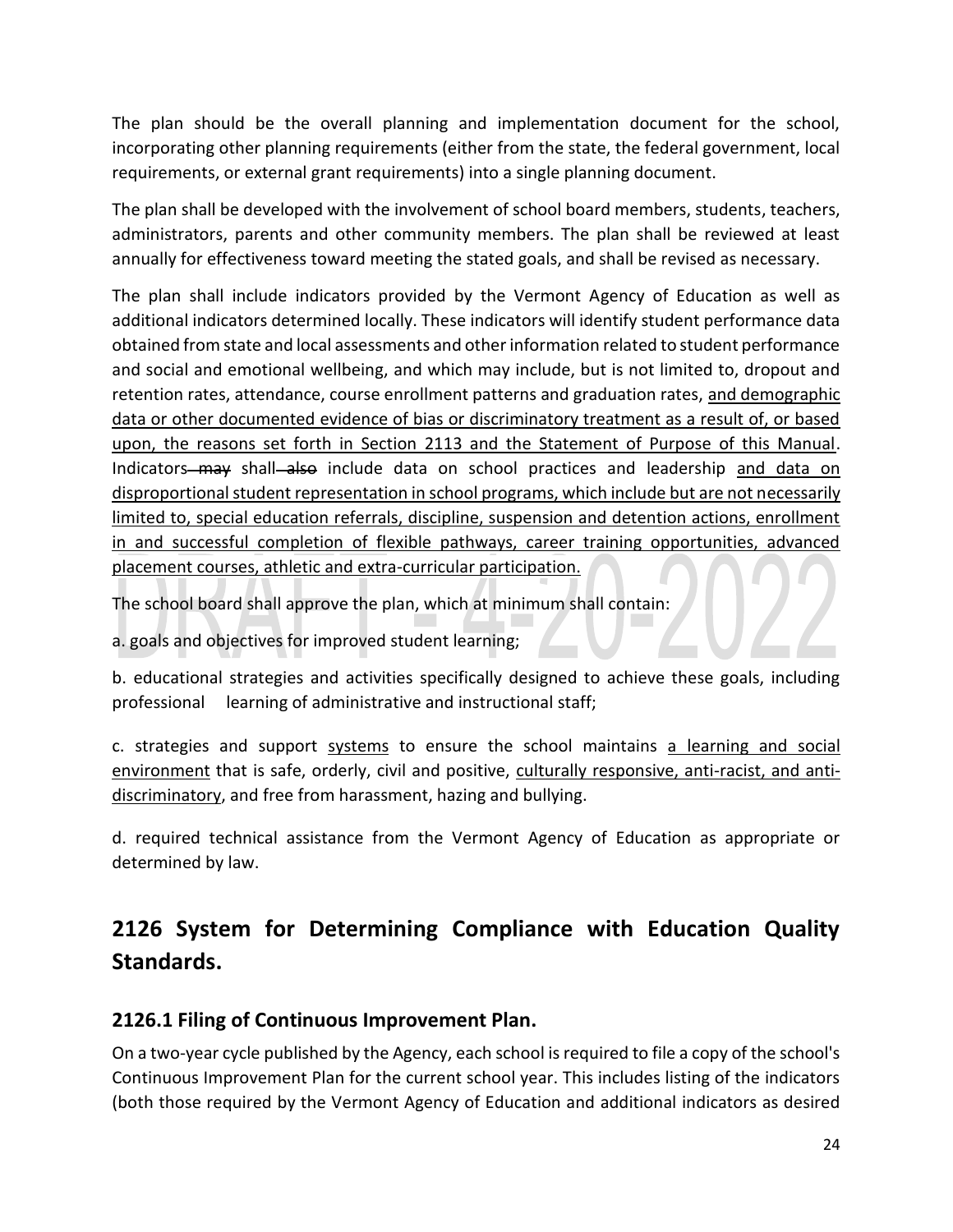for use by the school) used for reflection and creation of the school's Continuous Improvement Plan; a description of the accomplishments, progress and changes regarding goals and strategies from the previous year's Continuous Improvement Plan and other evidence of meeting Education Quality Standards.

### <span id="page-24-0"></span>**2126.2. Review, Secretary's Recommendations, and State Board Action.**

The Vermont Agency of Education will conduct a review of all Vermont schools using one or more of the following strategies:

1. All Continuous Improvement Plans will be reviewed by Agency staff, with assistance from other Vermont educators in a peer review process, as required or desired. Each school will receive feedback from this review.

2. To meet the state accountability standards (which comply with federal accountability requirements), schools will be expected to develop and revise their Continuous Improvement Plan based on the Secretary's recommendations, accountability status and student outcomes. The Agency may choose to differentiate support and requirements for individual schools based on identified needs.

3. On an annual basis, the Agency will identify schools for an Education Quality Standards Review. All schools, regardless of accountability status, will be eligible for this review. The Secretary of Education will determine the requirements and outcomes of this review, including a peer review system between schools that shall include a culturally and socially diverse group of parents/legal guardians, community members, home-school liaisons, and students. The review will be based on the requirements of this rule to ensure academic and social equity, enforcement of protections against discrimination as a result of, or on the basis of, the reasons set forth in Section 2113 and the Statement of Purpose of this Manual, and improved academic and social outcomes for students.

### <span id="page-24-1"></span>**2126.3. Further Review; Secretary's Recommendations; State Board Action.**

As required in 16 V.S.A. §165 (b), every two years the Secretary shall determine whether students in each Vermont public school are provided educational opportunities substantially equal to those provided in other public schools. If the Secretary determines that a school is not meeting the quality standards, he or she shall recommend actions that a district must take and offer technical assistance. If the school fails to meet the standards or make sufficient progress by the end of the next two-year period, recommendations will be made to the State Board of Education as outlined in 16 V.S.A. §165(b).

16 V.S.A. §165(f) regulates the process for an independent school to be designated as meeting Education Quality Standards, as well as the provision of technical assistance in the event that the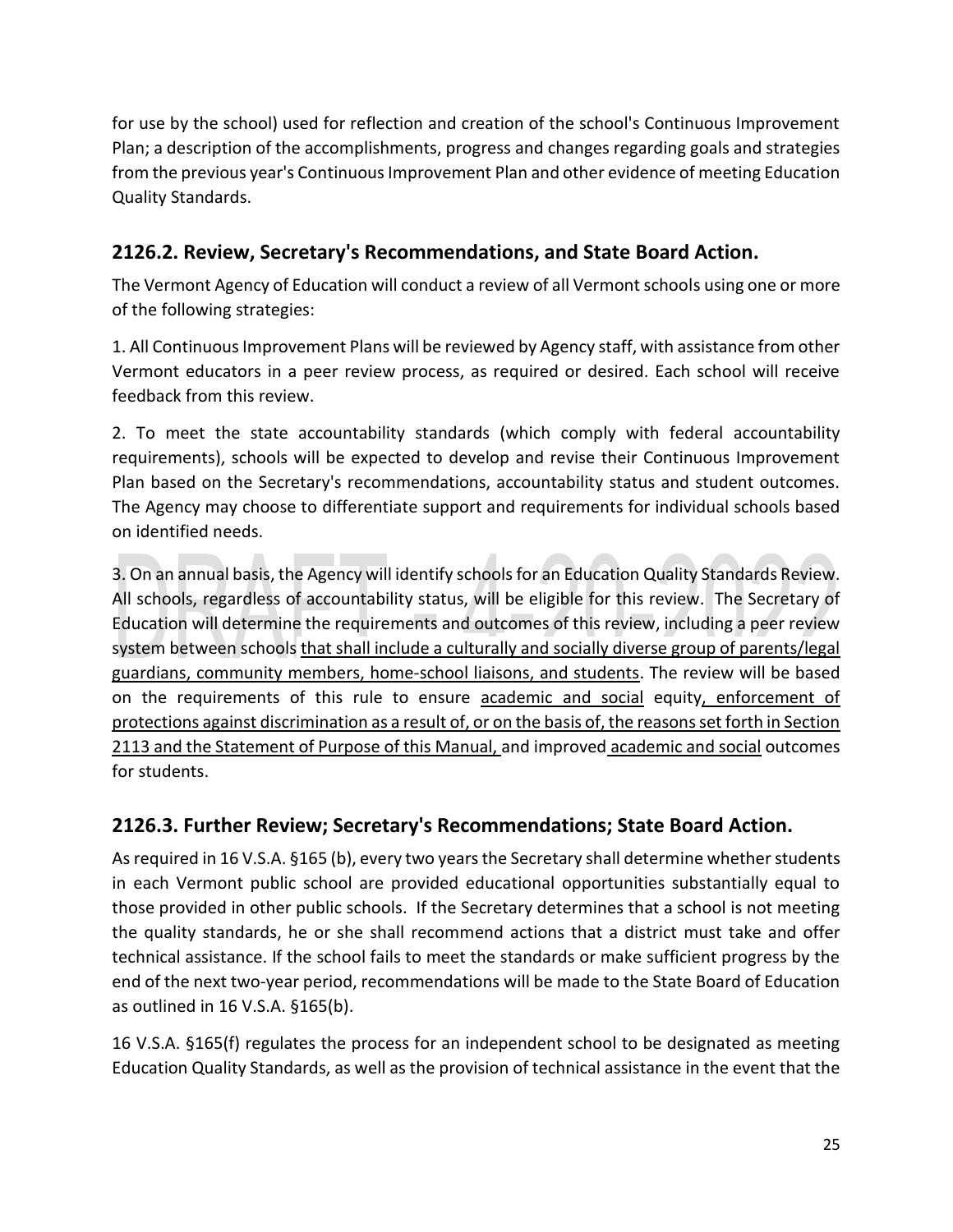State Board finds an independent school not meeting the standards or failing to make progress towards meeting the standards.

### <span id="page-25-0"></span>**2127 Variance and Waiver.**

Upon written request of a school board, and after opportunity for hearing, the State Board of Education may approve an alternative method for meeting the requirements of these rules when:

a. the alternative method is consistent with the intent of the rule;

b. the variance permits the school board to carry out locally established objectives; and

c. the granting of the variance does not contravene any state or federal law, any federal regulation, or any rule of any state agency other than the State Board of Education, unless such rules themselves permit the granting of a waiver or variance.

Upon request of a school board, the Secretary may waive class and caseload size requirements where

a. necessary to carry out locally established objectives;

b. student learning will not be adversely affected;

c. classroom control will not be compromised; and

d. it is otherwise in the best interests of student learning.

Unless exceptional circumstances are present, the Secretary shall respond to such requests within 10 days.

If any of these rules are in conflict with a provision in an existing collective bargaining agreement, the local board must provide an explanation to the Secretary to that effect, and if appropriate, a plan to address that conflict.

### <span id="page-25-1"></span>**2128 Effective Date**

These rules, except as otherwise specified herein, shall become effective on 15 days after adoption is complete, in accordance with 3 V.S.A. §845(d).

Implementation and support by the Agency will be determined by the Secretary.

HISTORY: STATUTORY AUTHORITY: 16 V.S.A. §§ 164 and 165

EFFECTIVE DATE: September, 1984

AMENDED: March 17, 1987; March 20, 1990; January 2, 1991; June 5, 1991; August 5, 1994 Secretary of State Rule Log #94-59; August 15, 1995 Secretary of State Rule Log #94-60; May 9,